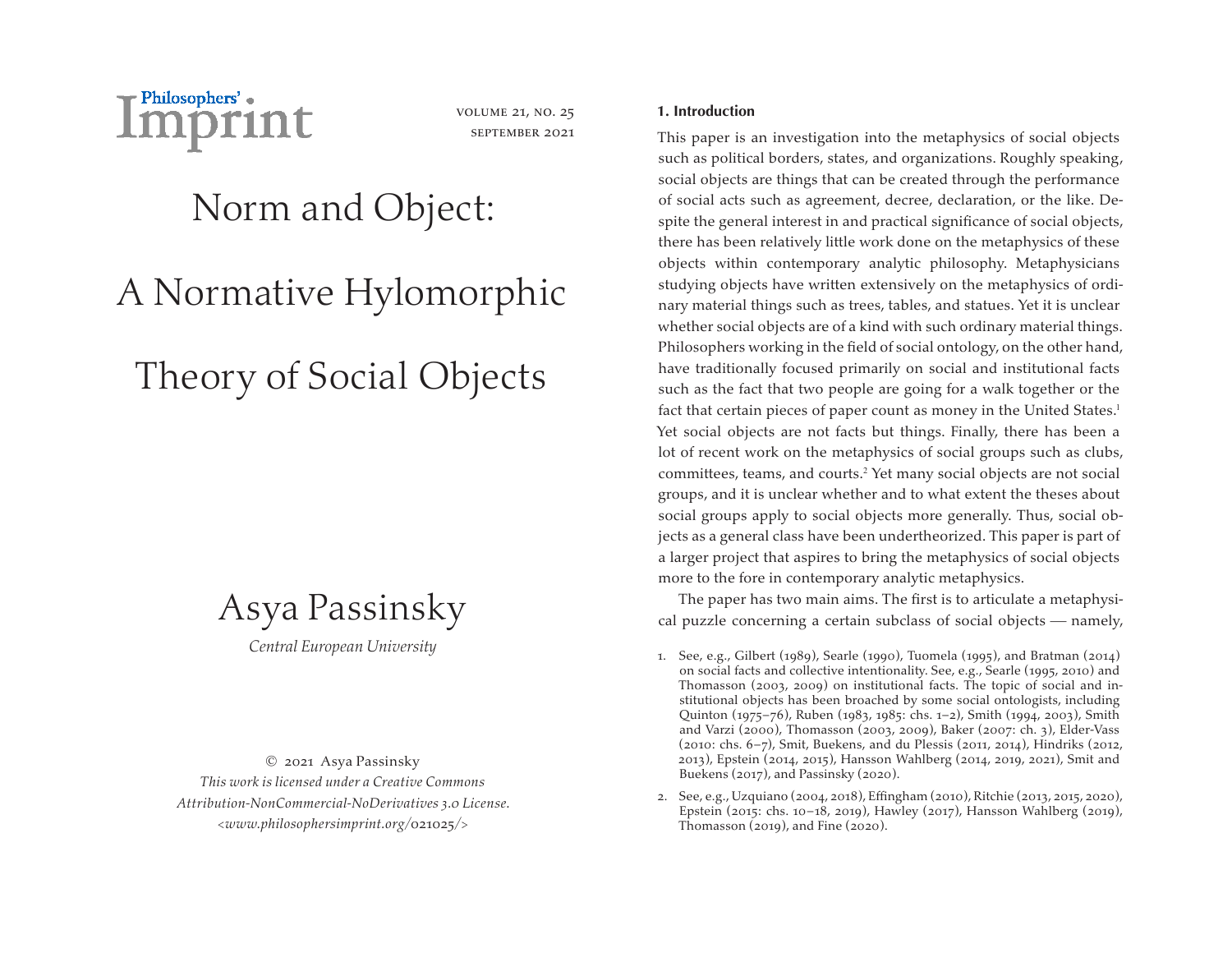social objects of a seemingly concrete character. Examples of such social objects include physical borders such as the Roman Empire's river borders to the north and east, states with a physical territory such as the United States of America, and organizations and institutions that have a physical location such as King's College London. The basic idea behind the puzzle is that under appropriate circumstances, seemingly concrete social objects can apparently be created by acts of agreement, decree, declaration, or the like. Yet there is reason to believe that no concrete object can be created in this way.<sup>3</sup> This puzzle is both interesting in its own right and a testament to the fact that social objects warrant more attention from metaphysicians than they have so far received.

The second main aim is to advance a novel account of social objects that provides a satisfying solution to the puzzle and avoids the difficulties facing extant accounts. The central idea is that social objects have a normative component to them, and seemingly concrete social objects have both normative and material components. I develop this idea more rigorously using resources from the Aristotelian hylomorphic tradition. Material components, I suggest, are the 'matter' of seemingly concrete social objects and normative components are their 'form'. This normative hylomorphic account, I argue, solves the puzzle by providing a satisfying explanation of creation-by-agreement and the like: in circumstances where suitable material components already exist, new concrete social objects can be created through the creation of new rights, duties, obligations, permissions, and so on, and this may be done through the exercise of normative powers, which may take the form of an agreement.

Here is a roadmap of the paper. In section 2, I formulate the puzzle in more precise terms. In section 3, I examine existing solutions and review the main difficulties with them. I then articulate a number of desiderata that an alternative solution should satisfy. In section 4, I propose a normative account of social objects and indicate how such an account can solve the puzzle. I develop the details of this account in section 5, drawing on ideas in the hylomorphism literature. I then explain how the resulting normative hylomorphic theory satisfies our desiderata while also providing a satisfying solution to the puzzle. In section 6, I further develop the account in response to two challenges. I conclude, in section 7, by comparing my account with two prominent views in the social ontology literature, namely John Searle's (1995) theory of institutional facts and Katherine Ritchie's (2013, 2020) account of organized social groups.

### **2. The puzzle**

Let us imagine that there are two people living on a desert island, Crusoe and Cassandra. One day, they decide to divvy up the island territory between themselves. They agree that River, which runs through the island, is to be the border between their respective territories. In doing so, they thereby bring into existence Border.

The creation of Border may seem unremarkable. But in fact, it is metaphysically puzzling. The puzzle may be formulated as follows:

(1) Border is a concrete object in the external world.

(2) Border is brought into existence by agreement.

(3) Agreement cannot bring into existence concrete objects in the external world.

A few remarks are in order. As I am using the term 'concrete', an object is concrete just in case it exists in space and time. A concrete object in the external world is a concrete object that is located outside of our own minds. It is also important to clarify what it means for something to be brought into existence *by* agreement. As I understand this locution, an object *x* is brought into existence by an act  $\varphi$  just in case either (i)  $\varphi$  constitutes the creation of *x* (in the way that an utterance may

<sup>3.</sup> Other authors have noted that the creation of social reality through human agreement, decision, declaration, or subjective attitudes is puzzling. See, e.g., Searle (1995: 1, 2010: ix), Thomasson (2003: 269), Hansson Wahlberg (2014: 546, 2021: §§1–3), Smit and Buekens (2017: §§1–2), and Korman (2020: §3). Cf. Zimmerman (2002: 333–35) and Effingham (2010: 253) on speaking things into existence. Cf. also Passinsky (2020: §3).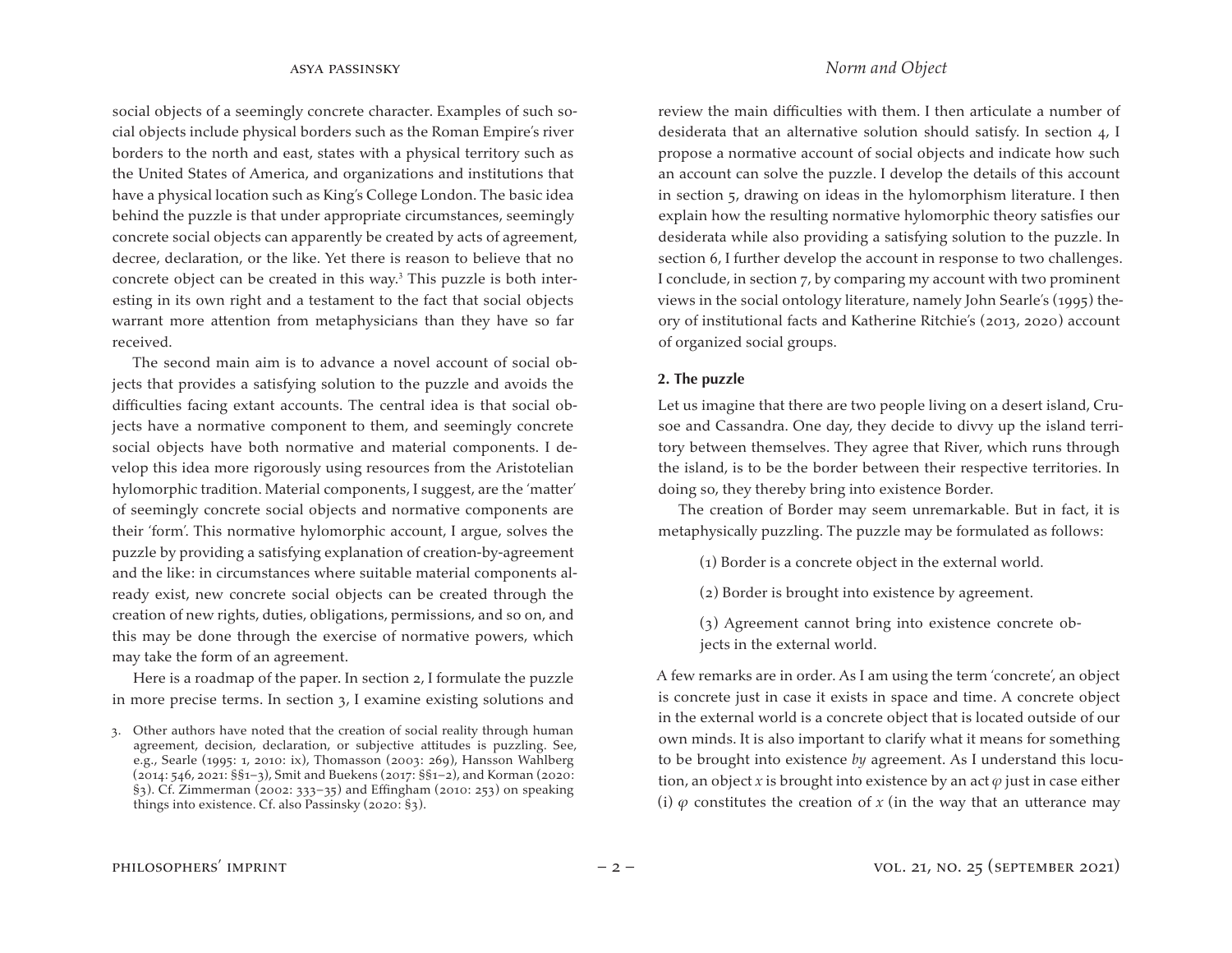constitute the making of a promise), or (ii)  $\varphi$  is a proximate cause of *x*'s coming into existence (in the way that bombarding plutonium with alpha particles may be a proximate cause of some curium's coming into existence).

Each of the three premises is independently plausible, but they are jointly inconsistent. Premises (1) and (2) entail that in the envisioned scenario, a concrete object in the external world is brought into existence by agreement, but this is inconsistent with premise (3). Let us now consider the motivation for each of the premises in turn.

Premise (1) is motivated by the observation that Border appears to possess non-trivial spatial and temporal properties. Thus, for instance, Border is located on a particular desert island, where it lies between Crusoe's and Cassandra's territories. It is also the sort of thing that can be physically crossed or traversed. Furthermore, Border did not exist prior to Crusoe's and Cassandra's arrival on the island, but at a subsequent point in time, it came into existence. Thus, it appears that Border exists in space and time, in much the same way that trees, tables, and chairs exist in space and time. It follows that Border is concrete in the relevant sense. Moreover, given that Border is spatially located between Crusoe's and Cassandra's territories, it follows that Border is located outside of Crusoe's and Cassandra's minds.

The support for premise (2) is our intuitive judgment that Crusoe and Cassandra create Border by agreement. Of course, certain background conditions have to obtain in order for their agreement to be successful. Notably, River has to exist. But it would be a mistake to say that Border is created in part by the natural processes that created River. For these natural processes occurred too far in the past to be a proximate cause of Border's coming into existence. And it would be counterintuitive to suppose that these processes are partly constitutive of Border's creation, as this would entail that Border was being created before Crusoe and Cassandra even arrived on the island. So I contend that the correct description of the case is that within a certain setting, Crusoe and Cassandra create Border by (mere) agreement.

Lastly, premise (3) is supported by a metaphysical principle that says that thought and talk alone cannot bring into existence concrete objects in the external world.<sup>4</sup> The intuitive appeal of this principle is conveyed well by Dean Zimmerman and Nikk Effingham. Zimmerman says that many of us share a "powerful resistance to the idea that changes in our ways of talking about things, even coupled with simple changes in some of our nonverbal reactions to things, could by themselves bring any concrete physical object into existence" (2002: 335). And Effingham writes, "I think it is strange that merely speaking and intoning certain phrases could cause anything to exist. … The thought is that only wizards and warlocks can bring things into existence by merely uttering a few phrases" (2010: 253). Since an act of agreement consists of nothing more than thought and talk, it follows from this principle that agreement by itself cannot bring into existence concrete objects in the external world.

Let me now consider two initial attempts at defusing the puzzle. The first rejects the metaphysical principle that motivates premise  $(3)$ on the grounds that ready-mades are clear counterexamples to the principle. To illustrate, suppose that you find a piece of driftwood that is conveniently shaped to serve as a coffee table and you bring it home and start using it as a coffee table.<sup>5</sup> Have you not brought into existence a new concrete object  $-$  namely, a coffee table  $-$  by merely thinking of the driftwood as a coffee table? To my mind, this is not a clear counterexample to the principle, as it is unclear whether a new object is brought into existence in this case.<sup>6</sup> At least ordinarily, we would not describe this as a case of making, creating, or producing a coffee table. In contrast, we regularly use the vocabulary of creation to describe cases like that of Border — we talk of borders being established, created, and drawn, and we talk of states and universities being founded, created, formed, and established. More importantly, the

- 4. Cf. Korman (2020: §3).
- 5. This example is discussed by Zimmerman (2002: 335) and Baker (2007:  $43-44$ ).
- 6. Cf. Korman (2020: §3.3).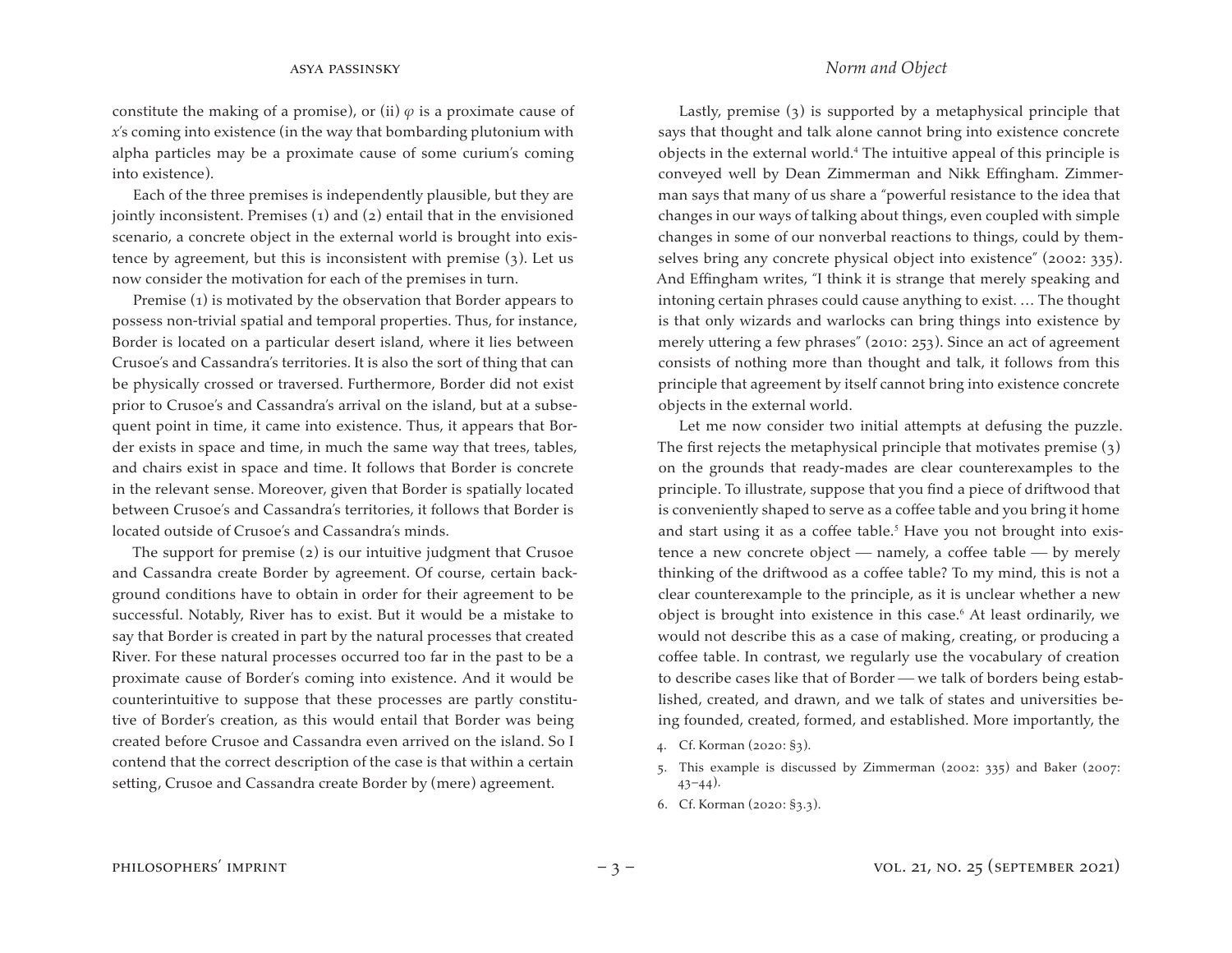presence of putative counterexamples to the principle does not undercut the principle's intuitive appeal, as shown by the case of Border. The intuitive appeal of the principle can only be undercut by providing a satisfying explanation of *how* thought and talk alone can bring into existence concrete objects in the external world. Thus, insofar as ready-mades are putative counterexamples to the principle, they do not defuse the puzzle but rather extend it to new cases.

The second attempt at defusing the puzzle says that it equivocates on 'concrete'. Let us say that an object is *strongly concrete* just in case it occupies a relatively determinate region of space at every time at which it exists and *weakly concrete* just in case it is located in spacetime.<sup>7</sup> The contention, then, is that premise  $(1)$  is true if 'concrete' denotes weak concreteness but false if it denotes strong concreteness, as borders do not *occupy* regions of space in the way that ordinary material objects do. On the other hand, premise (3) is true if 'concrete' denotes strong concreteness but false if it denotes weak concreteness, as the metaphysical principle supporting premise (3) is intuitively compelling only if 'concrete' is taken to denote strong concreteness. Thus, on either way of disambiguating the puzzle, one of the premises is false. In response, let me first say that the metaphysical principle behind premise (3) seems intuitively compelling to me even if 'concrete' is taken to denote weak concreteness. But more importantly, Border does in fact occupy a region of space. While it is true that most modern-day real-world borders do not occupy regions of space, the reason for this is that this is what the relevant parties agreed to, what the authorities decreed, or what the law stipulates. We may suppose, however, that in our imaginary scenario, Crusoe and Cassandra simply agree that the river is to be the border. Given that this is the content of their agreement, Border is plausibly taken to occupy the same region of space as River. Thus, premise (1) is true even if 'concrete' denotes strong concreteness.

## asya passinsky *Norm and Object*

One final note regarding the setup of the puzzle: while I have formulated the puzzle using a simple imaginary case, I believe that there are many real-world cases that are puzzling in a similar way. For example, the border between Germany and Poland, which mostly follows the Oder and Neisse rivers, was the product of an agreement; the United States of America was founded with the Declaration of Independence; and King's College London was established by royal charter. Of course, in complex real-world cases such as these, the creative process usually involves more than just an agreement, decree, declaration, or the like. Nevertheless, such acts play a central and prominent creative role. This is reflected in the way in which we ordinarily think and talk about these cases  $f$  for instance, we say that the United States was founded on July 4, 1776, with the Declaration of Independence. The same intuitions that support the idea that thought and talk alone cannot bring into existence new concrete objects in the external world also support the idea that thought and talk cannot play this sort of central and prominent role in the creative process. So, I suggest, many real-world cases of the creation of social objects are puzzling in roughly the way that the creation of Border is puzzling.

### **3. Existing solutions**

Various existing views on the ontology of social objects have the resources to solve the puzzle, in one way or another. In this section I review these existing solutions and the main difficulties with them. I do not claim that these difficulties are decisive. However, I do believe that they provide us with sufficient motivation to explore alternative solutions to the puzzle. I conclude the section by formulating a number of desiderata that an adequate alternative solution should satisfy.

#### *3.1 Identity view*

The first solution may be drawn from the following passage in John Searle's *The Construction of Social Reality*:

<sup>7.</sup> Cf. Rosen (2017: §3.1) on these ways of characterizing the abstract/concrete distinction.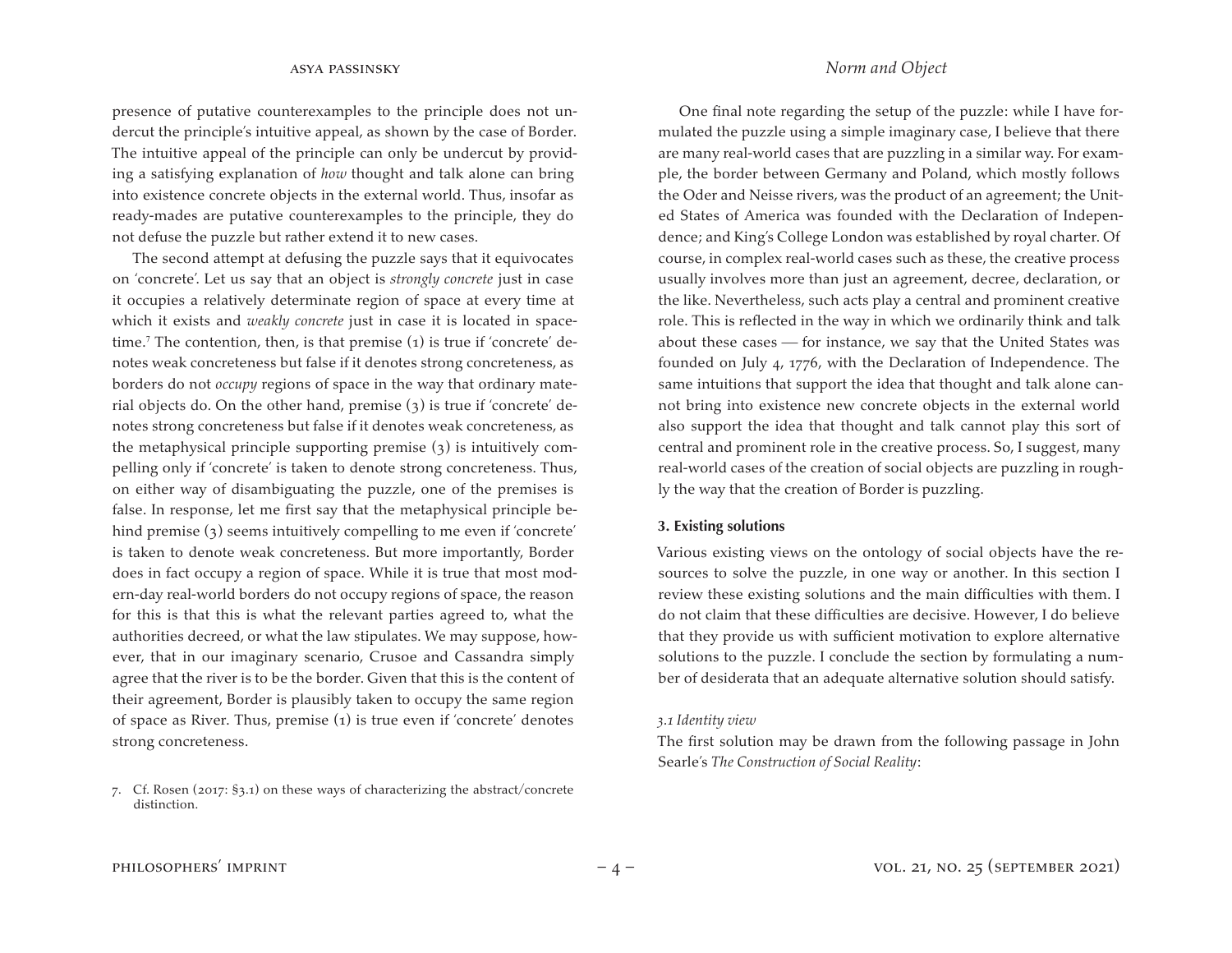Such material objects as are involved in institutional reality, e.g., bits of paper, are objects like any others, but the imposition of status-functions on these objects creates a level of description of the object where it is an institutional object, e.g., a twenty dollar bill. The object is no different; rather, a new status with an accompanying function has been assigned to an old object.<sup>8</sup> (1995: 57)

In this passage, I take Searle to be endorsing an identity view on which 'twenty dollar bill' and 'bit of paper' are just two different ways of describing one and the same object. On this view, a twenty dollar bill is numerically identical to a bit of paper. And since Searle is using the twenty dollar bill as an example to illustrate a more general view, I take him to be endorsing the identity view for social objects more generally — namely, that every token social object of a seemingly concrete character is identical to a token ordinary material object. This view can solve the puzzle by denying premise (2) on the basis of the following reasoning: River is evidently not brought into existence by agreement. But Border *just is* River. So it follows that Border is not brought into existence by agreement.

There is a well-known problem for such an identity view when it comes to ordinary material things and their constituting matter.<sup>9</sup> The canonical example is a statue which is molded from a lump of clay. The identity theorist says that the statue is identical to the lump of clay. Yet the lump of clay apparently existed before the statue came into existence. Moreover, it seems that the lump of clay could continue to exist if rolled into the shape of a ball, whereas the statue could not survive such a transformation. So the statue does not share all properties with the lump of clay. By Leibniz's Law, which says that *a* and *b* are identical

only if they share all properties, it follows that the statue is not identical to the lump of clay. The identity view of seemingly concrete social objects faces exactly the same problem. Consider the following: River apparently existed before Border came into existence, and it seems that River could continue to exist if all of humankind perished, whereas Border could not continue to exist in such circumstances. So Border does not share all properties with River and is therefore not identical to River.<sup>10</sup> The identity view of seemingly concrete social objects is no more palatable than the identity view of ordinary material objects. So those of us who reject the identity view of ordinary material objects

for Leibniz's Law reasons should also reject the identity view of seem-

ingly concrete social objects for similar reasons.

A more sophisticated sort of identity view has been put forward and discussed by Tobias Hansson Wahlberg (2014:  $\S$ 5).<sup>11</sup> This view embraces a four-dimensionalist theory of persistence according to which ordinary material objects persist through time by having different temporal parts at different times, and it identifies token social objects such as dollar bills and borders with temporal parts of token ordinary material objects (or mereological sums of such temporal parts).<sup>12</sup> On this view, Border may be identified with a proper temporal part of River namely, the temporal part of River that begins to exist at the time of Crusoe and Cassandra's agreement and continues to exist until their agreement is nullified. Like the identity view considered above, this view can solve the puzzle by denying premise (2). The reasoning is as follows: Temporal parts of ordinary material objects exist regardless of anything we do, and so the temporal parts of River exist regardless

- 10. Cf. Uzquiano (2004:  $\S$ 1) on the Supreme Court, Hindriks (2013: 419) on organizations, Ritchie (2013: §§2–4) on social groups, Hansson Wahlberg (2014: 545–46) on governments, and Korman (2020: §2.1) on stores.
- 11. Hansson Wahlberg does not endorse this view but offers it up as a more promising alternative for those who wish to identify token institutional objects with token material objects.
- 12. Social objects such as states, governments, and universities require a more nuanced treatment. These objects may be identified with mereological sums of temporal parts of mereological sums of token ordinary material objects.

## asya passinsky *Norm and Object*

<sup>8.</sup> Searle also writes elsewhere that "there is only one object that is both a piece of paper and a dollar bill, but the fact that it is a piece of paper is not the same fact as that it is a dollar bill, even though they are both facts about one and the same object" (2003: 302).

<sup>9.</sup> See, e.g., Wiggins (1968), Johnston (1992), Baker (1997), Thomson (1998), and Fine (2003).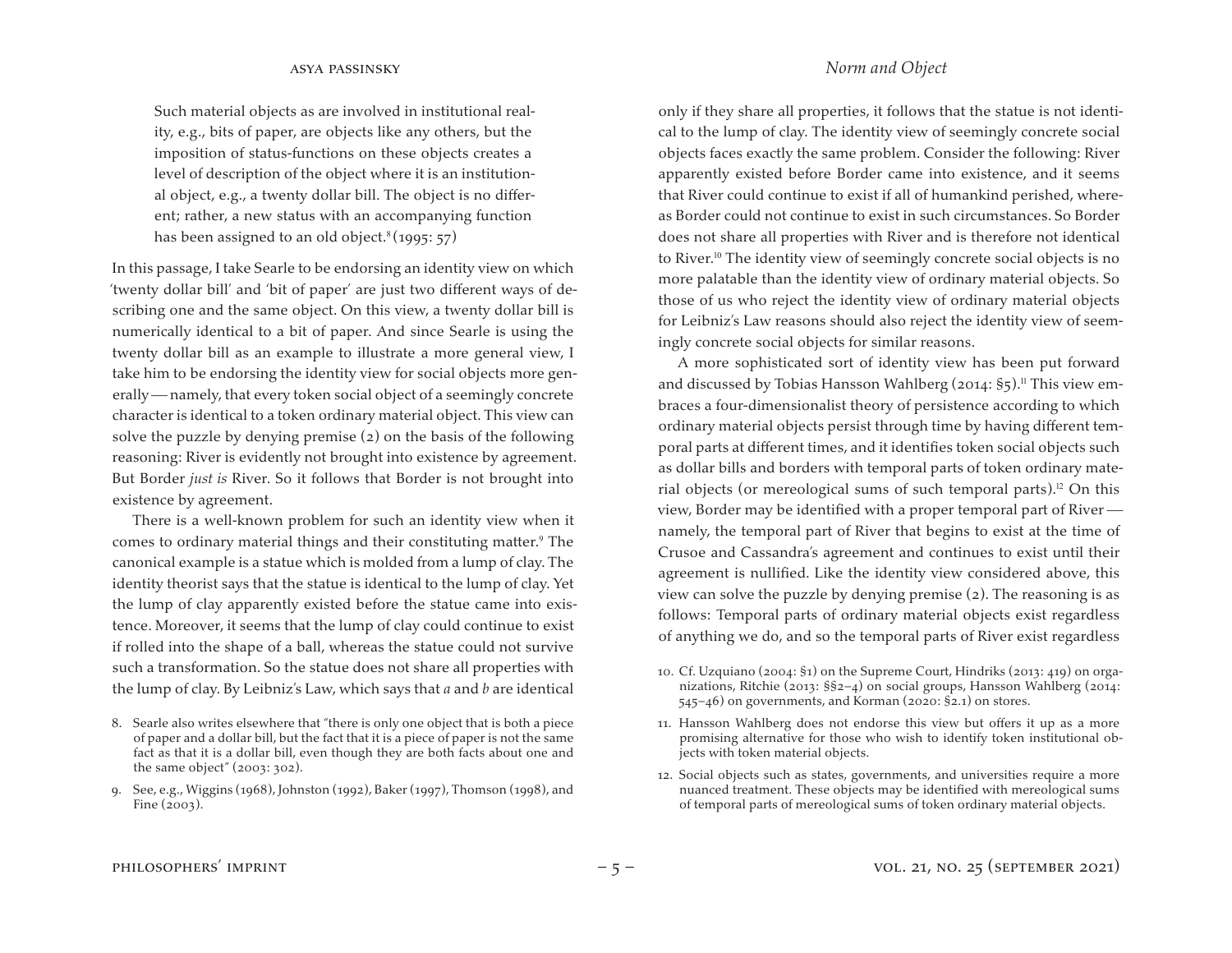of anything we do. But Border *just is* a temporal part of River. So it follows that Border exists regardless of anything we do and is therefore not brought into existence by human agreement.

This sophisticated identity view avoids the problem from Leibniz's Law in the case of temporal properties. For the temporal part of River with which Border is identified comes into and goes out of existence when Border does. Furthermore, it may be argued that the view can appeal to Lewisian counterpart theory to deal with the problem from Leibniz's Law in the case of modal properties.<sup>13</sup> But even so, the view would still run into trouble when it comes to other sorts of properties.<sup>14</sup> For example, Border may be just or unjust, legitimate or illegitimate, fair or unfair. But neither River nor its temporal parts possess any such properties. They are not the *sorts* of things that can be just or unjust, legitimate or illegitimate, fair or unfair.<sup>15</sup> Thus, even the sophisticated identity view is unable to entirely avoid the problem from Leibniz's Law.

#### *3.2 Immaterialism*

Other authors in the social ontology literature maintain that at least some social objects are abstract. For instance, Barry Smith suggests that some borders and air traffic corridors are abstract (2003: 290–91), and Amie Thomasson contends that laws, governments, and corporations are abstract (2003:  $282-83$ ).<sup>16</sup> Smith and Thomasson themselves do not take seemingly concrete social objects such as river borders to

- 13. Cf. Hansson Wahlberg (2014: 553, n. 51).
- 14. Cf. Fine (2003: §3) on the apparent divergence of various non-temporal and non-modal properties in the case of the statue and the lump of clay.
- 15. Note that this problem also plagues a four-dimensionalist view that identifies Border with an instantaneous temporal part (i.e., a 'stage') of River, since an instantaneous temporal part of River is not the sort of thing that can be just or unjust, legitimate or illegitimate, fair or unfair. See Hansson Wahlberg (2014: §5) for a discussion of the stage view of institutional objects and its advantages over the more standard four-dimensionalist view discussed above. See also Faller (2021) for a defense of the stage view of social groups.
- 16. In his later work, Searle also countenances certain abstract social objects, including corporations and electronic money. See Searle (2010: ch. 5).

be abstract. Nevertheless, their view might be extended to this class of social objects. The resulting immaterialist view could then solve our puzzle by denying premise (1) on the grounds that Border is abstract rather than concrete. The obvious difficulty is that on this view, it is not the case that Border exists in both space and time. Yet Border appears to possess non-trivial spatial and temporal properties, which suggests that it *does* exist in both space and time.

Daniel Korman has recently proposed a version of immaterialism that speaks to this difficulty (2020: §4.1, §5.1). On his view, seemingly concrete social objects such as restaurants, stores, universities, and states are fundamentally of a kind with abstract artifacts such as poems and novels. Both kinds of objects are immaterial, but they have material manifestations. Thus, for example, the novel *Anna Karenina* is an immaterial object whose material manifestations are its physical copies. Similarly, the United States of America is an immaterial object whose material manifestations are its particular tokens, instances, or what have you. A proponent of this immaterialist view may contend that Border is an immaterial object which inherits certain spatial and temporal properties from its material manifestation, River.<sup>17</sup> Border is thus both immaterial and concrete in the relevant sense (i.e., it exists in both space and time).<sup>18</sup> This view could solve the puzzle by denying premise (3) on the grounds that agreement *can* bring into existence certain concrete objects in the external world, namely immaterial objects that have material manifestations.

Even supposing that we can make sense of the idea that immaterial things can exist in both space and time, $19$  the proposed assimilation of seemingly concrete social objects to abstract artifacts such as poems and novels is problematic. Poems and novels can have multiple material manifestations at a single time. For example, there can be multiple

- 17. Cf. Liebesman and Magidor (2017:  $\S$ 3) on property inheritance in the case of informational and physical books.
- 18. Cf. Korman (2020: 445).
- 19. Some would argue that being spatially located is definitive of materiality, and so we cannot make sense of this idea. See, e.g., Markosian (2000).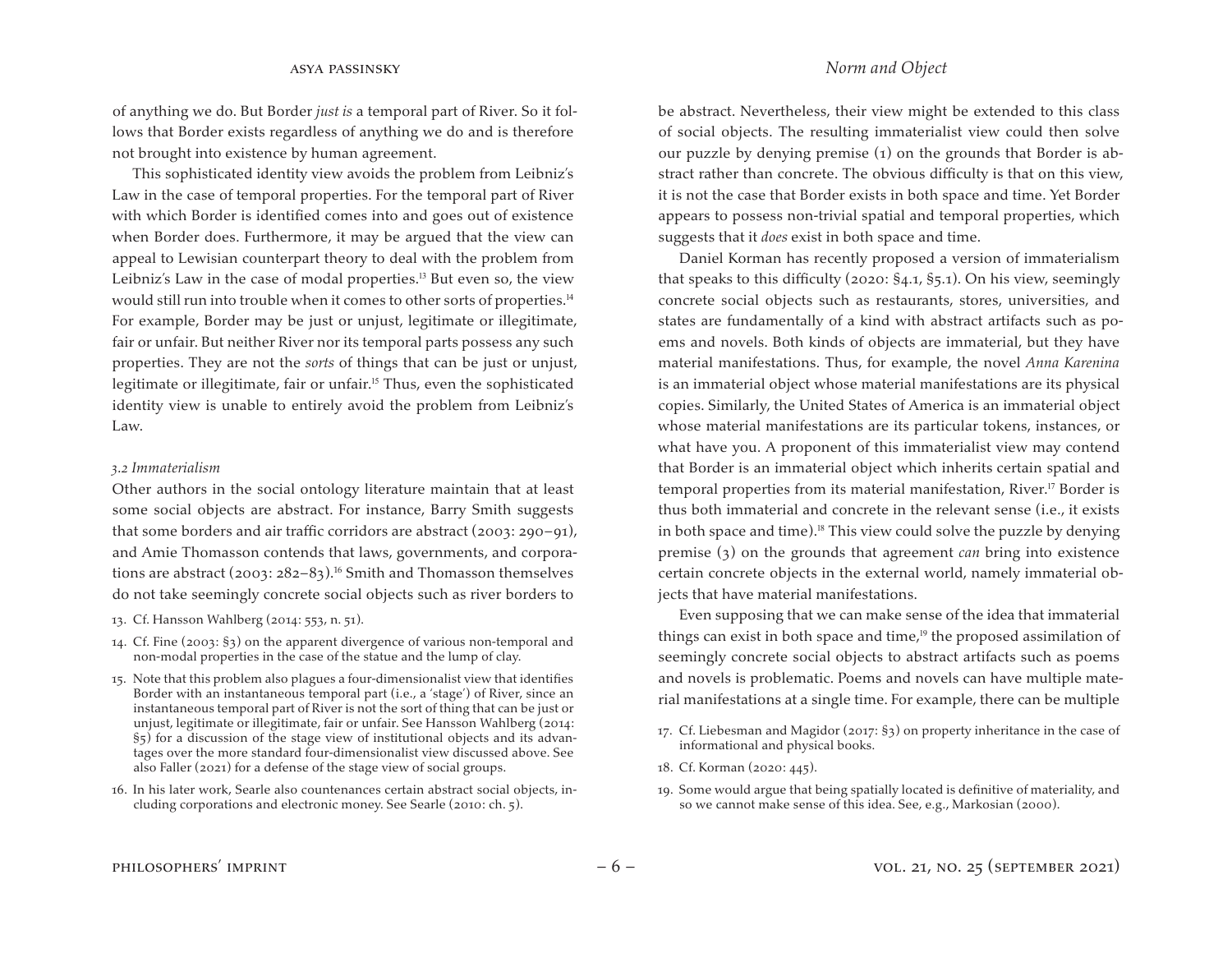physical copies of *Anna Karenina* at a given time. This motivates the view that *Anna Karenina* is an immaterial type (or kind) that has concrete tokens (or instances). In contrast, seemingly concrete social objects do not seem capable of having multiple material manifestations at a single time. Thus, for example, at present there is only one material manifestation of the United States of America, and it is difficult to imagine a possible scenario in which another material manifestation comes into being. Even if the United States were to acquire territory on the other side of the world or on another planet, this territory would just become part and parcel of the one and only material manifestation of the United States. It would not constitute a distinct 'copy' of the United States. Thus, unlike poems and novels, seemingly concrete social objects are not plausibly taken to be immaterial types (or kinds) that have concrete tokens (or instances).

#### *3.3 Eliminativism*

A different solution to the puzzle is suggested by another one of Searle's remarks. "What we think of as social objects, such as governments, money, and universities, are in fact just placeholders for patterns of activities," he writes (1995: 57). The suggestion here seems to be that terms such as 'government', 'money', and 'university', which appear to refer to social objects, are in fact serving as 'placeholders' for patterns of human activities because there are no social objects for these terms to refer to. Such an eliminativist view, which refuses to countenance social objects, solves the puzzle by denying premises (1) and (2) on the grounds that Border does not exist, and so *a fortiori* it is not a concrete object in the external world and it is not brought into existence by agreement.

There is a familiar problem with eliminativism when it comes to ordinary material things: the view conflicts with what we ordinarily believe.<sup>20</sup> For our ordinary belief is that there are such things as tables, chairs, and statues. The eliminativist view of social objects faces

exactly the same problem. For our ordinary belief is that there are such things as borders, states, and universities. Those of us who reject the eliminativist view of ordinary material things because of the conflict with ordinary belief should likewise reject the eliminativist view of social objects.

Hansson Wahlberg has recently proposed an interesting variant on the eliminativist view of social objects. Concerning the case of a corporation seemingly created by declaration, he writes:

I think the idea that an object is literally created [by declaration] needs to be avoided … a declaration to the effect that a corporation exists is made, and because of this declaration it becomes true to *say*, in a tensed language and within a suitable reference frame, "A corporation, founded in such and such a way, exists." The truth-maker for such an existential assertion, however, should not be taken to be a new, ontic, institutional object that is somehow brought into existence in the world …. Rather, the truth-maker (or truth-makers) should be assumed to consist simply of the declaration itself, together with representations of the relevant legal regulation. (2021: 5853, emphasis in original)

As I understand the proposal, corporations do not *really* exist.<sup>21</sup> Nevertheless, according to the proposal, in the context of ordinary discourse it is true to say things such as "Google exists" and "Google was brought into existence by declaration" because the truthmakers for such ordinary statements are just the relevant declarations together with representations of the relevant legal regulation. Yet if these statements are true, then it would seem to follow by Tarski's T-schema that Google exists and that Google was brought into existence by declaration. Thus, I take it that on the most plausible construal of this proposal,

<sup>20.</sup> See Korman (2009, 2015: ch. 4).

<sup>21.</sup> Cf. Hansson Wahlberg's remarks to the effect that such objects do not exist "in a worldly sense" (2021: 5856) or as "ontic" or "worldly" entities (2021: 5853, 5857).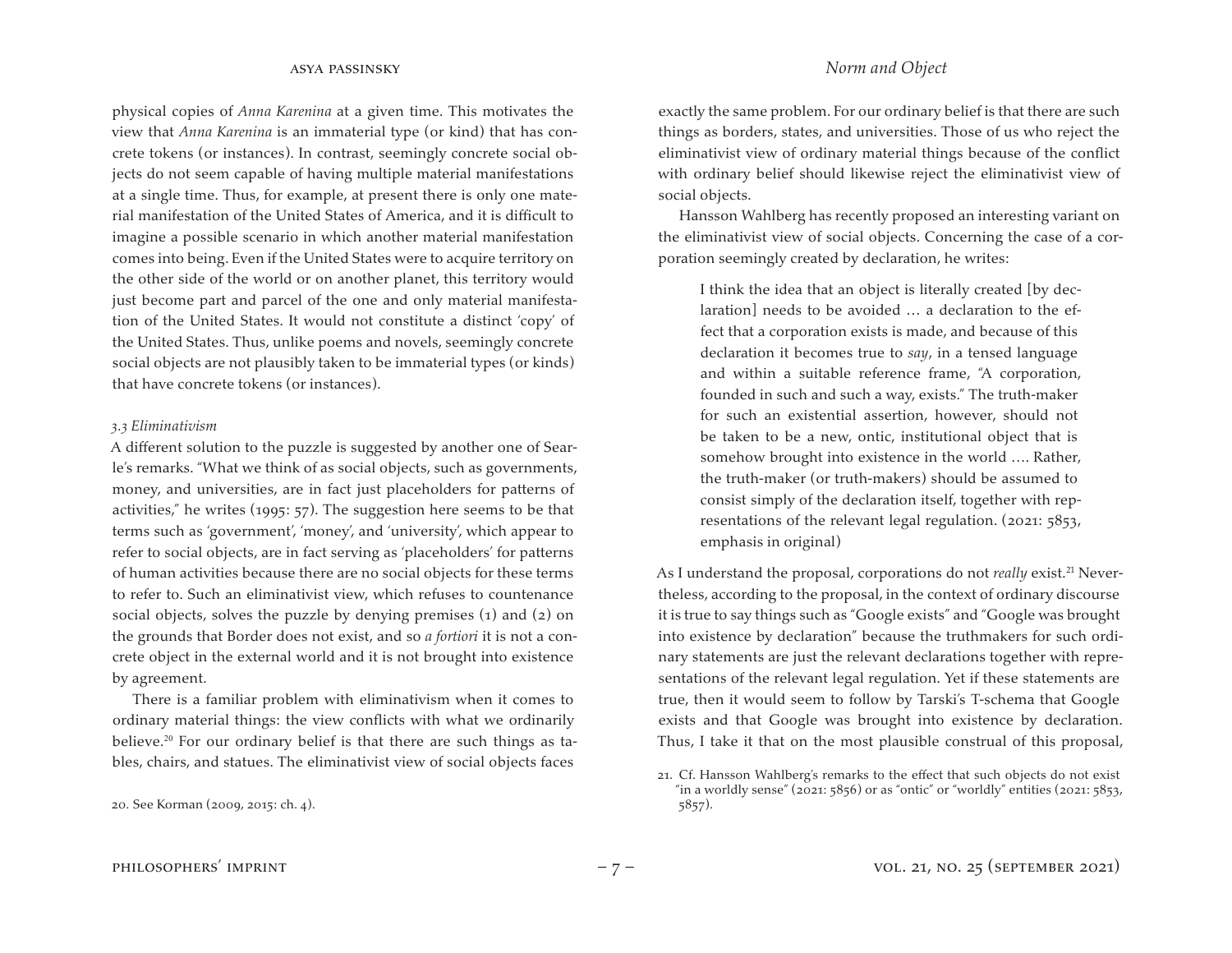corporations do exist in *some* sense. Let us say that they *existord* (exist in the ordinary 'lightweight' sense), but they do not *existont* (exist in the ontological 'heavyweight' sense).<sup>22</sup>

This truthmaker view of social objects does not conflict with ordinary belief because it countenances the existence<sub>ord</sub> of things such as borders, states, and universities. At the same time, it provides a novel solution to the puzzle, namely that it equivocates on 'existence': Premise  $(2)$  is true if 'existence' denotes existence<sub>ord</sub> but false if it denotes existence<sub>ont</sub>, as Border is brought into existence<sub>ord</sub> by agreement, but it is not brought into existence<sub>ont</sub> by agreement. On the other hand, premise  $(3)$  is true if 'existence' denotes existence<sub>ont</sub> but false if it denotes existence $_{\text{ord}}$ , as agreement cannot bring into existence $_{\text{ont}}$  concrete objects in the external world but it can bring such objects into existence<sub>ord</sub>. Thus, on either way of disambiguating the puzzle, one of the premises is false.

I am in considerable agreement with this solution. Granted that there is a viable distinction between existence in the ordinary sense and existence in the ontological sense, I agree that on the ontological reading of the puzzle, premise (2) is plausibly rejected. For the intuitive judgment that supports premise (2) concerns the ordinary sense of existence as opposed to some heavyweight ontological sense. Thus, I think that the puzzle should be given its ordinary reading. Furthermore, I agree that on the ordinary reading, premise (3) should ultimately be rejected. However, I take it that a solution which rejects premise (3) is fully satisfying only insofar as it provides a satisfying explanation of how agreement can bring into existence new concrete objects in the external world. In particular, it should provide an account of what concrete social objects *are*, which elucidates why these things can be brought into existence by agreement and the like. The truthmaker view does not provide such an account, as its focus is on

ordinary statements about social objects rather than the objects themselves.<sup>23</sup> Thus, the view on its own does not provide a fully satisfying solution to the puzzle.

## *3.4 The desiderata*

In light of the preceding discussion, let us now articulate a number of desiderata for an alternative solution to the puzzle. To avoid the difficulties faced by the identity views, the immaterialist views, and the eliminativist view, an alternative solution should satisfy the following three desiderata:

(i) *Existence*: The existence of Border is countenanced.

(ii) *Non-identity*: Border is not taken to be identical to River (or a temporal part of River).

(iii) *Materiality*: A material aspect to Border is countenanced.

In addition, insofar as the solution rejects premise  $(3)$ , it should provide a satisfying explanation of how Border is brought into existence by agreement. I turn now to the task of developing a solution that satisfies these desiderata.

## **4. A normative account**

My basic proposal is that social objects have a normative component to them. Thus, their existence is partly a normative matter — namely, a matter of the existence of rights, duties, obligations, permissions, requirements, prohibitions, or the like.<sup>24</sup> The seemingly concrete social

- 23. The truthmaker theorist might resist the demand to provide such an account on the grounds that concrete social objects do not existont in her view. Yet it is very plausible to suppose that if an object exists in any sense whatsoever, then there is something that it is to be that object. Given that concrete social objects existord on the truthmaker view, it follows that we can legitimately ask what these objects are.
- 24. Many philosophers working on social ontology have suggested that various social entities be understood in normative terms, and I take my proposal to be broadly in line with this approach to social reality. See, e.g., Searle (1995)

<sup>22.</sup> On one prominent way of developing this idea, the ordinary English quantifier is semantically associated with a different domain than the metaphysically privileged quantifier which 'carves nature at its joints'. See Dorr (2005: §7). Cf. also Chalmers (2009: 95–96), Sider (2009: 411–16), and Cameron (2010: 255–56) on the idea that there are different quantifiers.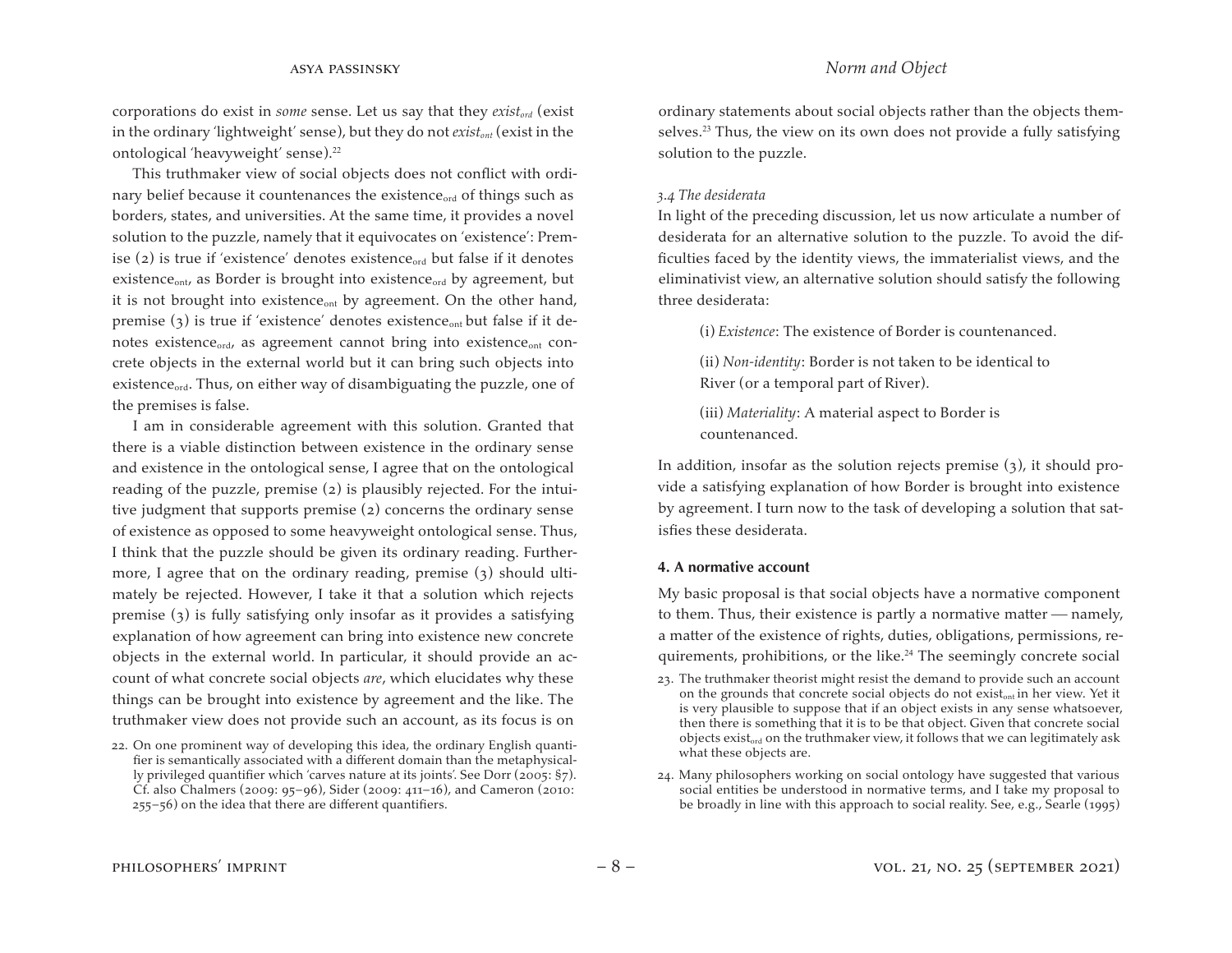objects that are of special interest to us have both normative and material components to them. So their existence is partly a normative matter and partly a matter of the existence of concrete material things. Consider Border. We may take its material component to be River and its normative components to involve the new obligations or permissions that are in effect as a result of Crusoe and Cassandra's agreement (e.g., the obligation to not cross River without the other person's consent). The existence of Border is partly a matter of the existence of River and partly a matter of the existence of these obligations or permissions.

An important question to address before proceeding is whether the relevant kind of normativity is moral, legal, or merely social. That is, are the rights, duties, obligations, permissions, requirements, prohibitions, and the like which figure in the normative components of social objects moral, legal, or merely social in character? I endorse a pluralistic view according to which the relevant rights, duties, obligations, and so on may be ones of conventional morality or political morality, the law, or prescribed or practiced social norms or rules.<sup>25</sup> On this pluralistic view, some social objects may have a moral nature, others may have a legal or merely social nature, and still others may have a hybrid nature.<sup>26</sup>

Let us now consider how the normative account of seemingly concrete social objects provides a solution to our puzzle. The normative account denies premise (3), which says that agreement cannot bring into existence concrete objects in the external world. It does so on the basis of the following reasoning: It is a consequence of the normative account that in circumstances where suitable material components already exist, a new concrete social object can be brought into existence through the creation of new rights, duties, obligations, permissions, or the like. These, in turn, can be created through the exercise of normative powers, with agreement being one form that such an exercise can take.

Normative powers are roughly powers to change the normative situation of oneself or others through mere say-so or through some other verbal or written act undertaken with the intention of effecting a normative change.<sup>27</sup> Paradigm examples include the power of individuals to create new legal rights and obligations by drawing up a will or contract, the power of legitimate political authorities to create duties by decree or declaration, and the power of individuals to obligate themselves by making a promise or vow. While these paradigm examples concern the moral and legal domains, I take it that normative powers can also affect social norms and rules. Thus, for example, an authority on etiquette can create new social obligations by making a pronouncement on proper table manners, and a de facto political authority (even if illegitimate) can impose new behavioral constraints on members of the population by decree. As demonstrated by these various examples, an exercise of normative powers can take many different forms, including that of agreement.

By appealing to the phenomenon of normative powers, the normative account is able to provide a satisfying explanation of how agreement can bring into existence new concrete objects in the external

on status functions entailing deontic powers, Witt (2011) on gender as a mega social role that is associated with a set of social norms, Ásta (2018) on social properties of individuals as social statuses consisting in behavioral constraints and enablements, and Thomasson (2019) on the normativity of many of our social group concepts.

<sup>25.</sup> For some representative accounts of social norms and rules, see Hart (1961/2012: ch. 4, §1), Bicchieri (2006: ch. 1), and Pettit (2008: §1). For our purposes here, we need not adjudicate between these different characterizations of social norms and rules.

<sup>26.</sup> I leave open the possibility that there are other kinds of objects that have normative components involving other kinds of normativity (e.g., natural normativity tied to biological function). Such objects, however, would not be *social* objects in my view. I take it that the distinguishing characteristic of social objects is that they have normative components which involve conventional morality or political morality, the law, or prescribed or practiced social norms or rules.

<sup>27.</sup> Numerous authors have attempted to give a more precise characterization of normative powers or related phenomena. See Raz (1972: 94–96, 1999: 98– 104) on normative powers, Hart (1982) on legal powers, Enoch (2011: §4.4) on robust reason-giving, and Perry (2013: 25) on moral powers.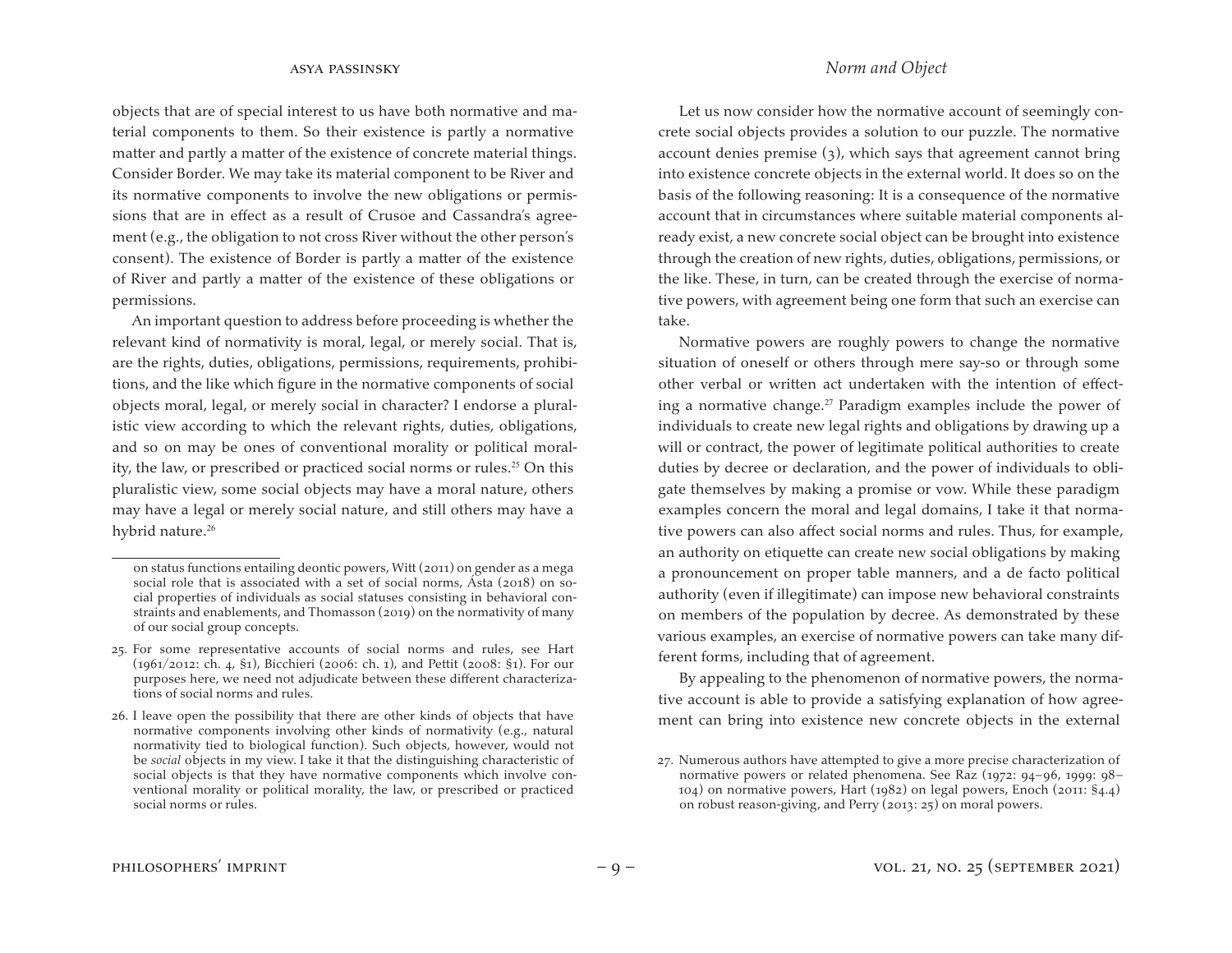world. More generally, it is able to explain how mere thought and talk can create such objects: certain mental-linguistic acts can constitute an exercise of normative powers, and an appropriate exercise of normative powers can create a new concrete social object in circumstances where suitable material components already exist.<sup>28</sup>

One might worry that the normative account of social objects merely trades in one metaphysical mystery for another. At least insofar as rights, duties, and so forth are objective things that are part of the normative fabric of the world, it seems mysterious that we should have the power to create such things out of thin air, through our mere say-so.<sup>29</sup> But normative powers are not posits of the normative account of social objects. We clearly have such powers. And so the metaphysical mystery surrounding them is a mystery that everyone must contend with. Furthermore, there are viable proposals in the literature for how to resolve this mystery.<sup>30</sup> Thus, the normative account of social objects does not leave us with a new and unresolvable metaphysical mystery concerning normative powers.

- 28. It may be thought that the proposed explanation is circular because the normative components of social objects might themselves involve normative powers (e.g., the normative components of legislatures might involve legal powers to create new laws). But in such cases, the social object is not created through the exercise of those very normative powers which figure in its normative components. Rather, it is created through the exercise of some other normative powers. Thus, there is no circularity. Provided that we recognize the existence of some basic normative powers which are not themselves created through the exercise of other normative powers (cf. Raz 2019: §2), there is also no explanatory regress.
- 29. Cf. Hume (*Treatise of Human Nature* 3.2.5) and Enoch (2011: 1, 2014: 296).

30. See especially Enoch (2011: §4.1, 2014: §3). Enoch suggests that any case of robust reason-giving is really a case of the triggering of a pre-existing conditional reason. This suggestion might dissolve the metaphysical mystery surrounding moral powers. See also Enoch's discussion of the 'Constitutive Model' (2011: §4.2). Enoch rejects this model in cases of robust reason-giving, but the model might be applicable to some of the normative powers we are interested in, e.g., powers affecting prescribed social rules.

#### **5. Normative hylomorphism**

Thus far, I have proposed that concrete social objects have both normative and material components to them. In order for this proposal to constitute more than a mere sketch, three main questions need to be addressed. First, what exactly are the material components of concrete social objects? Second, what exactly are their normative components? And third, in exactly what sense are both of these *components*  of concrete social objects? In this section, I develop my initial proposal into a more full-fledged hylomorphic theory of concrete social objects, through a consideration of these questions. I then explain how the theory is able to solve the puzzle while also satisfying our desiderata.

#### *5.1 Material components*

Let us begin with the question of material components. In the simple imaginary case of Border, there is one material component and it is an ordinary material object, namely a river. Historically, many real-world borders and boundaries likewise had ordinary material objects such as rivers or mountain ranges as their material components. Some other kinds of concrete social objects also have ordinary material objects as their material components. These include pieces of money, credit cards, and official documents such as passports and driver's licenses. Thus, for example, we may take the material component of a U.S. dollar bill to be a piece of paper with an inscription on it, and the material component of a credit card to be a piece of plastic with writing on it.

Many other concrete social objects have people as their material components. This is the case for social groups such as clubs, teams, and committees. Thus, for example, the material components of the graduate admissions committee are the individual members of this committee. While social groups are the most salient kind of concrete social objects with people as material components, they are not the only such kind. Married couples, for instance, also have people as their material components. There may even be some concrete social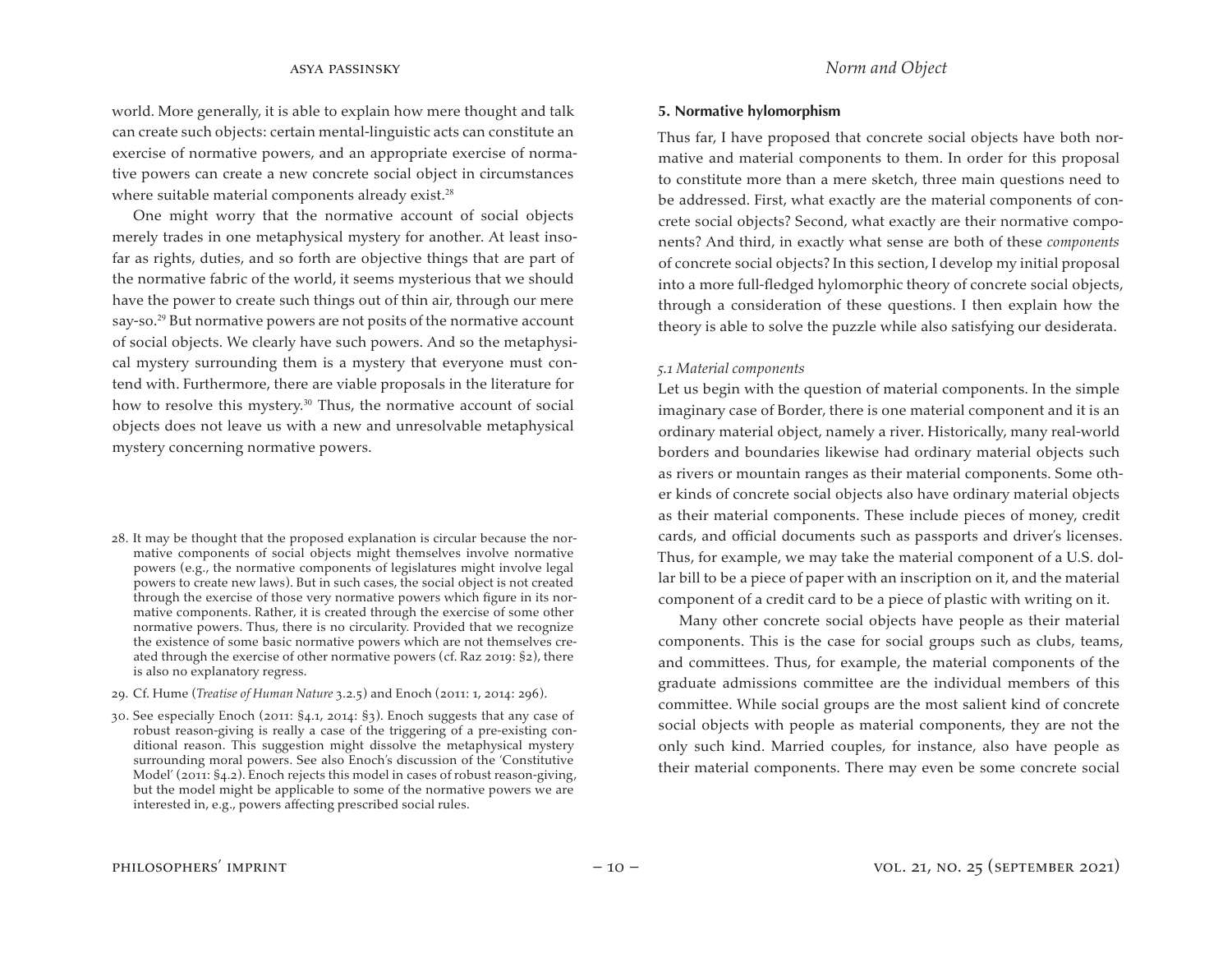objects with only one person as a material component - for instance, the owner of a sole proprietorship may be its only material component.

There are some concrete social objects whose material components are neither ordinary material objects nor people. Consider, for example, the border between Vermont and New Hampshire, which lies along the west bank of the Connecticut River. Unlike in the imaginary case of Border, it would be implausible to suppose that the material component of the Vermont–New Hampshire border is a certain river, namely the Connecticut River. For the Vermont–New Hampshire border and the Connecticut River have different locations. The river lies to the east of the border and thus belongs to New Hampshire. Nor can we take the material component to be the west bank of the Connecticut River, where the west bank is construed as a certain portion of land. For this portion of land would have a height and volume, whereas the border does not have a height or volume. I suggest that we instead take the material component of the Vermont–New Hampshire border to be a certain line in space. More generally, I suggest that the material components of some concrete social objects are 'quasi-material objects', which are objects that are spatially located but do not *occupy*  space in the way that ordinary material objects do. Examples of quasimaterial objects include lines in space, planes in space, and perhaps regions of space. Lines in space may serve as the material components of modern-day political borders, planes in space as the material components of airspace boundaries, and regions of space as the material components of domestic airspace.

A further difficult case is institutions consisting of other institutions. An example is the United States Congress, which consists of the House of Representatives and the Senate. It may be thought that the material components of the United States Congress are the U.S. representatives and U.S. senators (perhaps along with the Capitol building). Yet it is hard to see how such a view could account for the apparent fact that the United States Congress *consists* of the House of Representatives and the Senate. The way around this difficulty is to allow for concrete social objects themselves to be material components of other

concrete social objects. We may then take the material components of the United States Congress to be the House of Representatives and the Senate. Other institutions, organizations, social groups, and political entities consisting of other such entities may likewise be taken to have concrete social objects as their material components. For example, we may take the material components of the United States of America to be the fifty U.S. states.

My final proposal, then, is that any material component of a concrete social object belongs to one of the following four categories: (i) ordinary material object, (ii) person, (iii) quasi-material object, or (iv) concrete social object. Note that the various material components of a given concrete social object may belong to different categories. For example, the material components of universities are plausibly taken to include both persons (e.g., students and faculty) and ordinary material objects (e.g., libraries and lecture halls). Moreover, whereas some concrete social objects cannot change their material components over time, others can. For example, a particular U.S. dollar bill cannot come to have a different piece of paper as its material component, and a married couple cannot come to have different people as its material components. In contrast, a committee can come to have different individuals as its material components, and a political border can come to have a different line in space as its material component.

#### *5.2 Normative components*

Let us now turn to the question of normative components. To elucidate the nature of normative components, I will draw on an idea in the Aristotelian hylomorphic tradition. Hylomorphists maintain that objects are to be understood in terms of both matter and form. The basic idea may be illustrated with the simple example of an  $H_2O$  molecule. Its matter is two hydrogen atoms and an oxygen atom, and its form involves a certain chemical arrangement that is exhibited by the atoms, namely that of being chemically bonded in the appropriate way. A central challenge for hylomorphism is to clarify what exactly form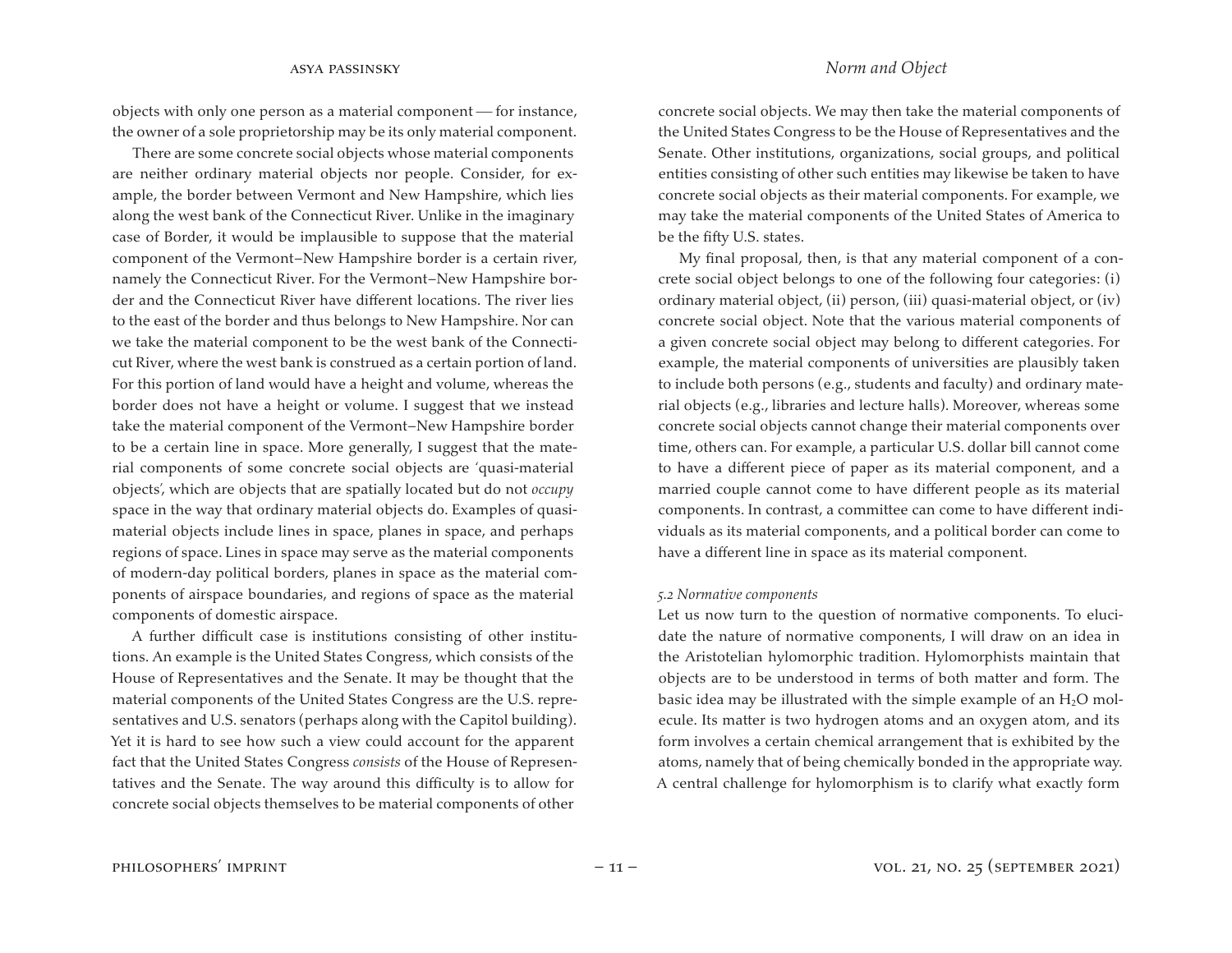is, in a way that makes it unmysterious and palatable. $31$  One prominent alternative, which has been embraced by a number of contemporary hylomorphists including Kit Fine (1982, 1999) and Mark Johnston  $(2006)$ , says that properties and relations may play the role of form.<sup>32</sup> Drawing on this idea, I propose that we take the normative components of concrete social objects to be normative properties and relations. This is an attractive way of construing normative components because normative properties and relations are relatively familiar entities, which many contemporary metaphysicians already countenance in their ontology.

In the case of concrete social objects with only one material component, the normative components are relational normative properties of the form 'being normatively related thus-and-so to such-and-such'. For example, the normative component of the Vermont–New Hampshire border may be taken to be the relational normative property *being such that Vermont has legal jurisdiction over the geographical area to the west of it and New Hampshire has legal jurisdiction over the geographical area to the east of it*. And the normative component of U.S. dollar bills may be taken to be a relational normative property such as *being such that persons in the United States have the legal right to repay public or private debts in the United States with it*.

In the case of concrete social objects with more than one material component, the normative components are intrinsic or extrinsic normative relations. An intrinsic normative relation is a normative relation that *n* things stand in entirely in virtue of how they are normatively related to each other. Such relations have the form 'being normatively related thus-and-so to each other'. Consider, for example, married couples. Insofar as we construe marriage as a moral phenomenon that goes beyond the law, we may take the normative components of married couples to include the intrinsic normative relation

## asya passinsky *Norm and Object*

*being morally obligated to support in sickness and in health*. An extrinsic normative relation, on the other hand, is a normative relation that *n*  things stand in partly in virtue of how they are normatively related to other things outside of them. Such relations have the form 'being normatively related thus-and-so to each other and such-and-such'. Consider, for example, the graduate admissions committee. We may take its normative component to be the extrinsic normative relation *together having the power to admit graduate students.* Note that the normative components of some concrete social objects may include both intrinsic and extrinsic normative relations. A plausible example is the United States Congress. Its normative components may include certain fundamental legal relations that hold between the House and the Senate as well as certain legal relations that relate the House and the Senate to the other branches of government.

To summarize my proposal, any normative component of a concrete social object belongs to one of the following three categories: (i) relational normative property, (ii) intrinsic normative relation, or (iii) extrinsic normative relation. Concrete social objects with only one material component have normative components belonging to the first category, whereas those with more than one material component have normative components belonging to the second or third categories. Unlike in the case of material components, I take it that no concrete social object can change its normative components over time.<sup>33</sup> However, since properties and relations can be realized in different ways, my view still allows for concrete social objects to change the specific ways in which their normative components are realized over time. Thus, for example, the view allows for the possibility that

<sup>31.</sup> For a nice survey of the different accounts on offer, see Koslicki (2018: §3.2).

<sup>32.</sup> On Fine's (1999) theory, properties and relations play the role of form in the case of rigid embodiments, whereas functions play the role of form in the case of variable embodiments.

<sup>33.</sup> In my view, any concrete social object *x* essentially belongs to some kind *K*, which is essentially associated with some particular set of normative components (see §5.3). Thus, any concrete social object *x* is essentially associated with some particular set of normative components. It follows that no concrete social object can change its normative components over time. Such a change would mean that the object is associated with one set of normative components at one time and a different set of these components at a later time. But this cannot happen, since the object is essentially associated with a particular set of normative components.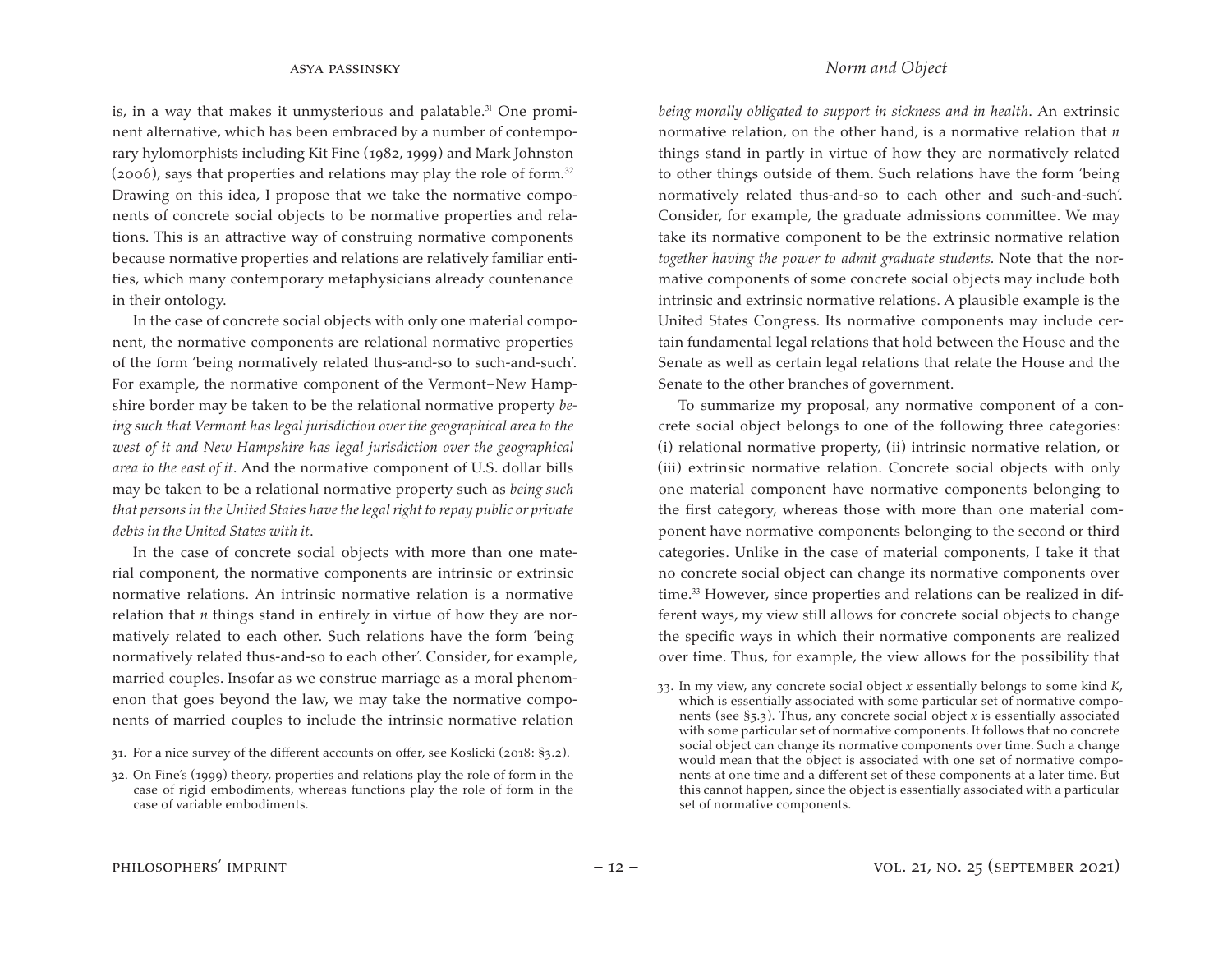the normative component of the graduate admissions committee is realized at one time by the relation *together having the power to admit master's students*, while at another time it is realized by the relation *together having the power to admit master's and PhD students*. In this way, the view is able to account for cases in which a given concrete social object appears to undergo some change in its normative profile over time.

#### *5.3 Material-normative compounds*

I have now provided an account of the material and normative components of concrete social objects. But in what sense, exactly, are these components? In other words, in what sense are concrete social objects 'made up' of these entities? To answer this question, I will draw on another idea that has been espoused by some contemporary hylomorphists, including Kit Fine (1999) and Kathrin Koslicki (2008: ch. 7). The idea is that matter and form are literally proper parts of matter-form compounds. A simple application of this idea to our earlier example of an  $H_2O$  molecule would have it that the proper parts of this molecule include two hydrogen atoms, an oxygen atom, and a certain chemical arrangement that is exhibited by these atoms. Along similar lines, I suggest that the material components ('matter') and normative components ('form') of concrete social objects are literally proper parts of these objects.<sup>34</sup> These parts come together to form a compound whole when the material components instantiate the normative components. It is in this straightforward sense that concrete social objects are 'made up' of their material and normative components.

It is important to note that on this proposal, a concrete social object is not a mereological sum of its material and normative components. If there is a mereological sum of these components, then it exists

34. Given that proper parthood is transitive, a concrete social object will typically have further proper parts in addition to its material and normative components. Thus, for example, the proper parts of a U.S. dollar bill will include not only a piece of paper and a certain relational normative property but also the proper parts of the piece of paper. These further proper parts, however, are not further components of the U.S. dollar bill in the intended sense. We may think of a concrete social object's material and normative components as its 'immediate' or 'direct' proper parts.

whenever the components exist.<sup>35</sup> But on the present proposal, a concrete social object exists only when its material components *instantiate* its normative components. And all of these components might exist without the former instantiating the latter.

Concrete social objects are wholes of a different kind. Let us call these wholes *material-normative compounds*. I will assume that any material-normative compound *x* essentially belongs to some materialnormative kind *K* (e.g., *border, money*, *state*, *committee*, *university*) and that any material-normative kind *K* is essentially associated with a set of normative components and a range of suitable material components.<sup>36</sup> The range of suitable material components will generally depend upon the function associated with kind *K*. Thus, for example, since the function of a border is to demarcate a territory, the range of suitable material components associated with the kind *border* includes all of the things that are suitable for serving this function (e.g., rivers, mountain ranges, lines in space, etc.). The following principle, then, tells us when a material-normative compound *x* of kind *K* exists:

Existence: A material-normative compound *x* of kind *K*, associated with normative components  $R_1, \ldots, R_n$  and a range of suitable material components, exists at a time *t* if and only if (i) there exist some suitable material components  $m_1, \ldots, m_k$  which are the material components of *x* at *t*; and (ii)  $m_1,...,m_k$  stand in relations  $R_1,...,R_n$  at  $t.^{37}$ 

- 35. I wish to remain neutral on whether there are such sums. The important point for our purposes is that no concrete social object is identical to such a sum, even if such sums exist.
- 36. Here I draw on aspects of Koslicki's approach. Koslicki presupposes an ontology of kinds and associates each kind with a set of formal components (2008: ch. 7). I believe that my presupposed ontology of material-normative kinds accords well with both common sense and classifications in the social sciences. That being said, a full defense of this ontology of material-normative kinds is beyond the scope of the present paper.
- 37. Note that  $R_1, \ldots, R_n$  are relational properties if there is only one material component and multi-place relations if there is more than one material component.

# asya passinsky *Norm and Object*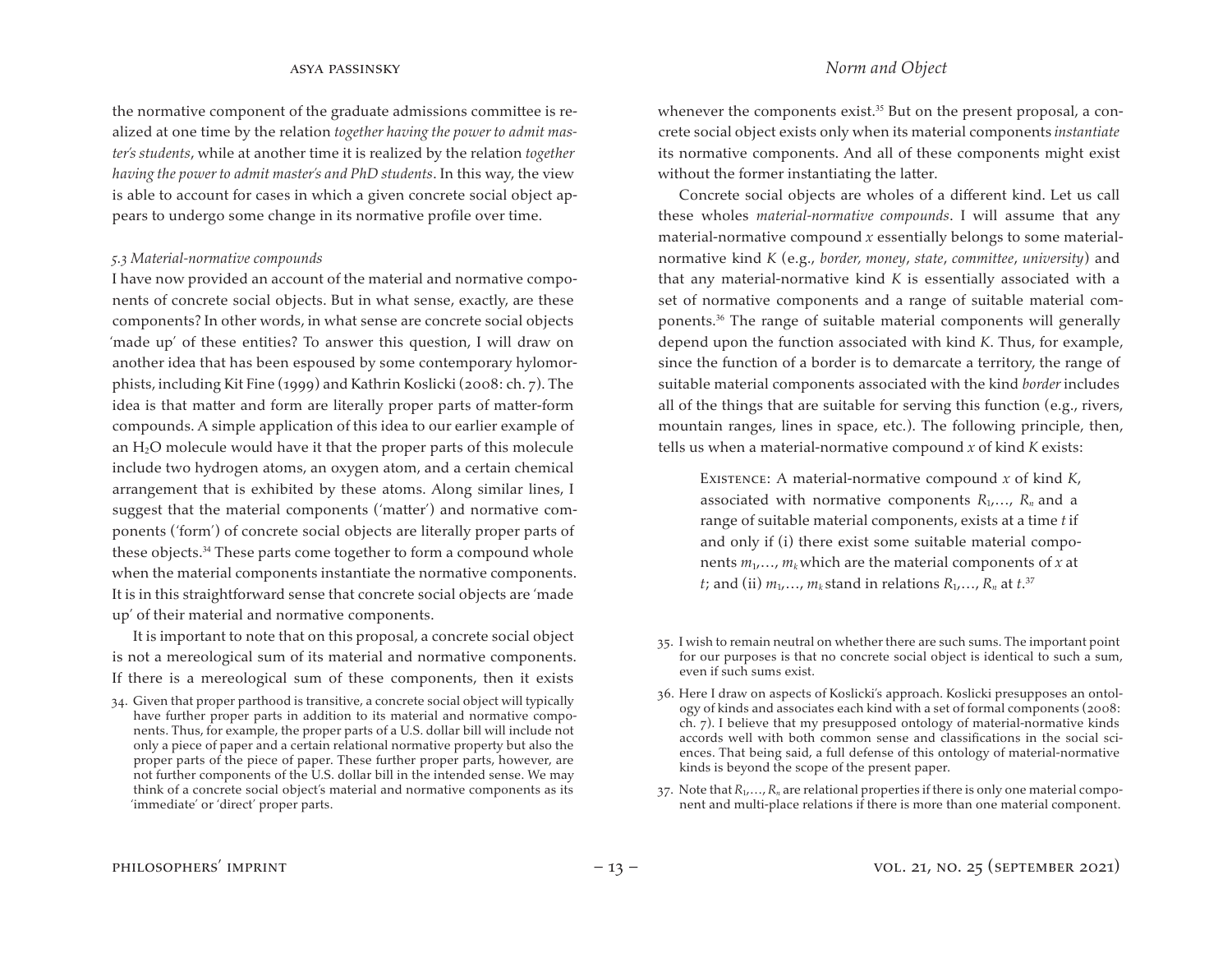And at any time *t* at which a material-normative compound *x* of kind *K*  exists, it satisfies the following principle of parthood:

PARTHOOD: (i) Each material component of *x* at *t* is a part of *x* at *t*; and (ii) each of the normative components associated with kind *K* is a part of *x*.

It may be thought that PARTHOOD has unacceptable consequences when it comes to the location of material-normative compounds. It seems plausible to suppose that at any time *t* at which an object exists, it is located wherever its parts at *t* are located. Call this the *parthood-location link*. It follows from Parthood and the parthood-location link that at any time *t* at which a material-normative compound *x* of kind *K* exists, it is partly located wherever the normative components associated with kind *K* are located. This arguably leads to counterintuitive results when these components include relational properties or extrinsic relations. Consider, for example, U.S. dollar bills. Let us suppose that the relevant relational normative properties include *being such that persons in the United States have the legal right to repay public or private debts in the United States with it*. Since this property involves persons in the United States, it is arguably partly located wherever persons in the United States are located. But then it follows that the dollar bill in my wallet is partly located where, for instance, Barack Obama is located. Yet this is absurd. This consequence can be avoided by adopting the widely held view that relations (and relational properties) are not located in space and time (and do not have parts which are located in space and time).<sup>38</sup> As Bertrand Russell famously put it, relations are "nowhere and nowhen" (1912/2001: 56). Given this view of relations, the normative components associated with kind *K* make a null contribution to *x*'s spatiotemporal location. Thus, the relational normative property *being such that persons in the United States have the* 

*legal right to repay public or private debts in the United States with it* makes a null contribution to the location of the dollar bill, and so we avoid the absurd result that the dollar bill is partly located where Obama is located.

This brings us to my preferred principle of location for materialnormative compounds such as dollar bills and borders, whose material components include only ordinary material objects and/or quasi-material objects. At any time *t* at which such a material-normative compound *x* of kind *K* exists, it satisfies the following location principle:

Location: *x* is located at *t* wherever its material components at *t* are located.

There are special difficulties concerning the location of material-normative compounds such as organizations and universities, whose material components typically include persons and/or concrete social objects.<sup>39</sup> As the restricted location principle proposed above suffices for the purposes of solving our puzzle, I will not attempt to state principles of location for these more difficult and controversial cases here.

## *5.4 The normative hylomorphic solution*

With these three principles in hand, we can now articulate precisely how the normative hylomorphic view of concrete social objects

<sup>38.</sup> On this widely held view, relations (and relational properties) are not located in a Platonic heaven. Rather, these entities simply lack a location (cf. Balaguer 2016: §1). Thus, we are not left with the consequence that the dollar bill is partly located in a Platonic heaven.

<sup>39.</sup> Consider, for example, Dartmouth College. Its material components are plausibly taken to include its faculty and students as well as various ordinary material objects, such as buildings. Yet the college need not be located where its faculty and students are located. When some of its students go to Florida for spring break, the college does not become partly located in Florida. It remains wholly located in Hanover, NH. Thus, the location of Dartmouth College is not given by the location principle proposed above. Note that this location problem is not specific to my theory of material-normative compounds. The problem arises for any view on which the members of an organization are parts of that organization. For further discussion of the problem, see Ruben (1983, 1985: chs. 1–2), Hindriks (2013), Hawley (2017: §6), and Fine (2020: §1). A solution along the lines proposed by Fine could be adapted to our own framework. Roughly, the idea would be that a material-normative compound such as Dartmouth College inherits the location of only some of its material components (e.g., its buildings, its lawns, etc.).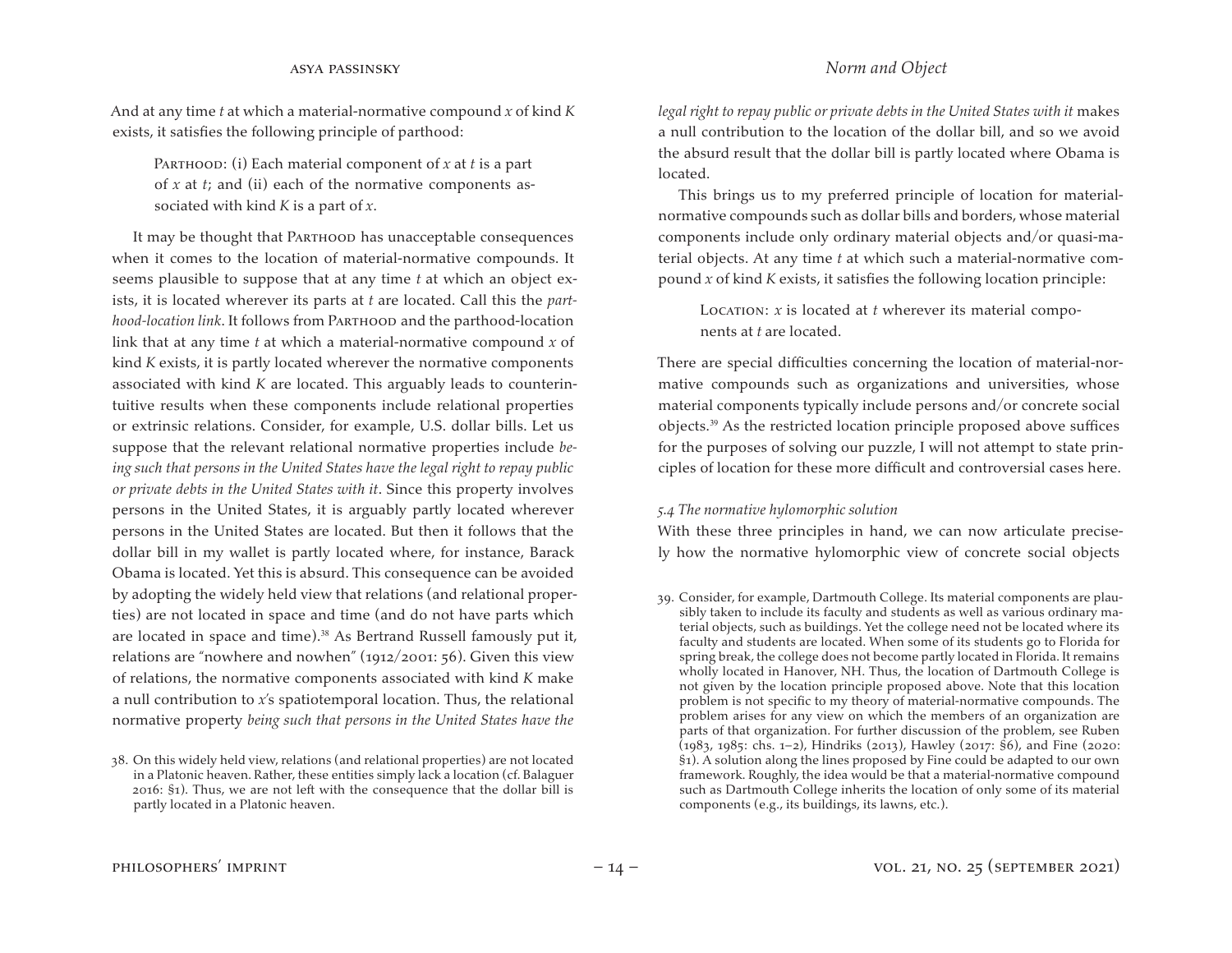provides a satisfying solution to our puzzle while also satisfying the desiderata of *Existence*, *Non-identity*, and *Materiality*.

Let us begin with the desiderata. Existence ensures that *Existence* is satisfied. Immediately after Crusoe and Cassandra's agreement, there is a suitable material component (viz., River) which is the material component of Border and has the relational normative properties associated with the kind *border*. It follows from Existence that Border exists at this time. *Non-identity* is secured by the second clause of Parthood. According to this clause, the relevant relational normative properties are parts of Border. Yet these relational normative properties are not parts of River. Since Border and River have different parts, they are numerically distinct objects (by similar reasoning, Border is distinct from any temporal part of River). Finally, *Materiality* is secured by the first clause of Parthood. According to this clause, following Crusoe and Cassandra's agreement, River is a part of Border. Since River is a material object, it follows that Border has a material part.

Let us now turn to the normative hylomorphic solution to the puzzle. It follows from Existence that in circumstances where certain suitable material components already exist, a new material-normative compound *x* of kind *K* can be brought into existence by making it the case that these material components instantiate the normative components associated with *K*. But the instantiation of such components (viz., relational normative properties or normative relations) is just a matter of certain agents having certain rights, duties, obligations, permissions, powers, or the like. And we can bring this about through the exercise of normative powers, with agreement being one form that such an exercise can take. Agreement can thus bring into existence new material-normative compounds. By LOCATION, at least some such compounds are located wherever their material components are located, and so they are concrete objects in the external world. It follows that agreement can bring into existence concrete objects in the external world, contra premise (3) of the puzzle.

In addition to explaining creation-by-agreement and the like, the normative hylomorphic view can also *explain away* the intuitive

# asya passinsky *Norm and Object*

appeal of the metaphysical principle motivating premise (3), namely the principle which says that thought and talk alone cannot bring into existence concrete objects in the external world. For while the normative hylomorphic view is incompatible with this principle, it is nevertheless compatible with a closely related principle which says that thought and talk alone cannot bring into existence concrete objects in the external world *ex nihilo*. It is compatible with this qualified principle because on the normative hylomorphic view, thought and talk alone can only create new material-normative compounds from suitable pre-existing material components. The normative hylomorphist may therefore maintain that the initial intuitive appeal of the unqualified principle stems from a failure to properly distinguish between these two closely related  $-$  but importantly different  $-$  principles.

#### **6. Further developments**

I will now consider two potential challenges that may be raised for the proposed normative hylomorphic theory and indicate how the theory may be further developed in response to these challenges.

#### *6.1 Property divergence*

The first challenge concerns property divergence. By LOCATION, Border and River are spatially coincident objects. Typically, spatially coincident objects share a wide range of properties in common, especially spatial and physical properties. Thus, for example, a statue and the clay from which it is made share the same location, size, weight, shape, and volume. Yet there seems to be a significant divergence in the spatial and physical properties of Border and River. For instance, River has a determinate temperature, but it seems weird to ascribe any temperature to Border. A statement such as "Border is fifty degrees Fahrenheit today" strikes us as odd. Furthermore, suppose that River is full of fish. It seems odd to attribute this property to Border. The challenge, then, is to explain (or explain away) this apparent divergence in the spatial and physical properties of Border and River, when there is no similar divergence in the case of the statue and the clay.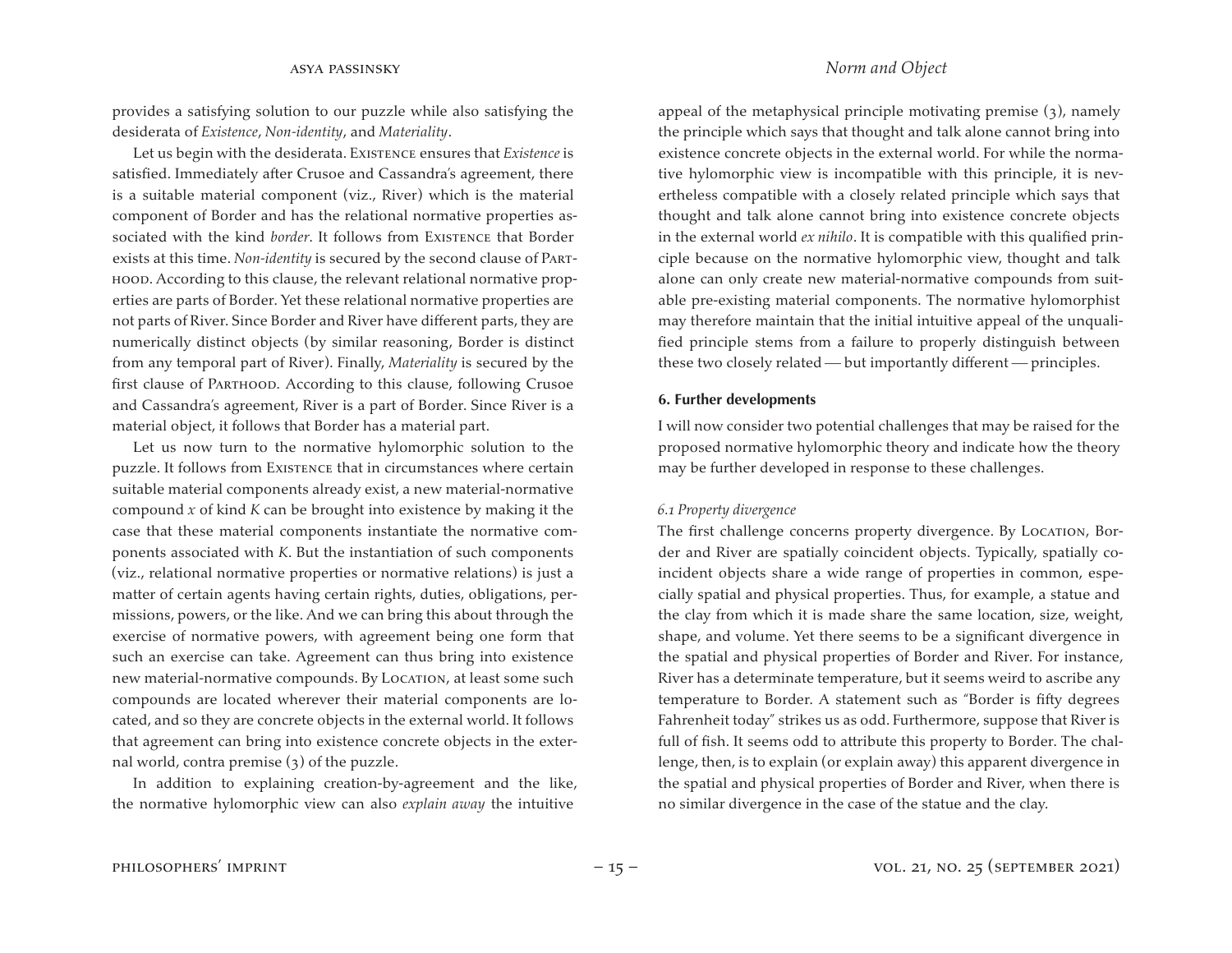I would like to suggest that the apparent divergence in spatial and physical properties is *merely* apparent and that, in fact, Border and River do share their spatial and physical properties in common. The oddity of saying that Border is fifty degrees Fahrenheit or that Border is full of fish can be explained away as follows. First, as I suggested earlier, modern-day real-world borders are plausibly taken to have lines in space rather than ordinary material objects as their material components. Lines in space do not instantiate properties such as *being fifty degrees Fahrenheit* or *being full of fish* and neither do these real-world borders. Statements such as "Border is fifty degrees Fahrenheit today" and "Border is full of fish" may strike us as odd simply because the borders that we are most familiar with do not have such properties, and so we are accustomed to thinking of borders in general as not having such properties.

Furthermore, there is a pragmatic explanation of the oddity of these statements. From a practical standpoint, social objects are of interest and concern to us in large part because of the functions they serve. For example, dollar bills are of practical interest and concern to us because they function as a medium of exchange, store of value, and unit of account. This practical interest is reflected in our ordinary thought and talk about concrete social objects. Typically, we do not concern ourselves with those spatial and physical properties of concrete social objects which are altogether irrelevant to the fulfillment of the object's function. Thus, we typically do not concern ourselves with the temperature or the animal inhabitation of river borders, since these properties are irrelevant to the fulfillment of the function of demarcating a territory. This explains why the statements in question may strike us as odd, even when they are true.<sup>40</sup>

### *6.2 Immaterial social objects*

The second challenge for the proposed normative hylomorphic theory concerns immaterial social objects. Consider, for example, tokens of digital currencies such as bitcoin. A particular bitcoin is not associated with a particular piece of hardware in the way that a particular dollar bill is associated with a particular piece of paper. Thus, unlike a dollar bill, a bitcoin does not appear to have a material component to it. The U.S. Constitution, the speed limit on Highway 1 in California, and the online store Etsy are further examples of social objects that appear to lack material components. The challenge for the normative hylomorphist is to show how the theory developed thus far may be extended to account for such immaterial or abstract social objects.<sup>41</sup>

I propose to meet this challenge by countenancing *immaterialnormative compounds* in addition to material-normative compounds. Immaterial-normative compounds have normative properties or relations as their normative components, but they do not have any material components. Instead, they have immaterial components which are immaterial or abstract objects, such as numbers, propositions, sets, software, websites, or bits of data. By countenancing such immaterialnormative compounds, we are able to account for social objects such as bitcoins, constitutions, speed limits, and online stores. Thus, for instance, we may take bitcoins to be immaterial-normative compounds whose immaterial components are bits of data. And we may take constitutions, speed limits, and online stores to be immaterial-normative compounds whose immaterial components are propositions, numbers, and websites, respectively.

Like material-normative compounds, immaterial-normative compounds are governed by principles of existence, parthood, and location. The following principle tells us when an immaterial-normative compound *x* of kind *K* exists:

<sup>40.</sup> Note that the identity theorist cannot deploy similar reasoning to explain away the apparent divergence in the normative properties of Border and River (discussed in §3.1). For natural objects like rivers are oftentimes of practical interest and concern to us precisely because of the roles they play in our culture, society, politics, or religion. For example, the Ganges River in India is sacred to Hindus and is therefore of great practical interest and concern to many. Provided that normative properties are at least somewhat relevant

to the playing of such social and cultural roles, it follows that the normative properties of natural objects are oftentimes relevant to our practical interests.

<sup>41.</sup> Smith (2003:  $285-91$ ) and Thomasson (2003: 273) raise a similar challenge for Searle's theory of institutional reality.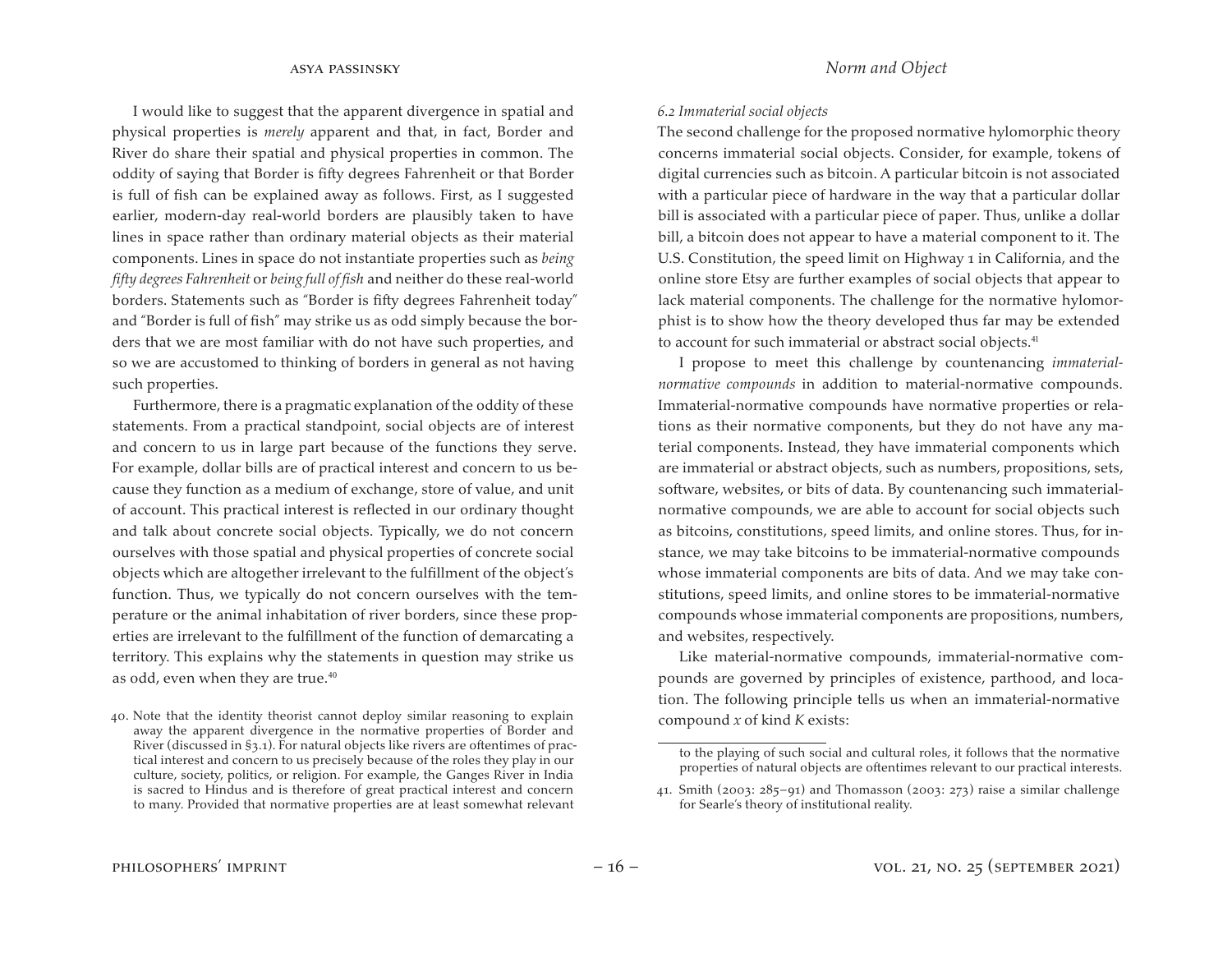Existence′: An immaterial-normative compound *x* of kind *K*, associated with normative components  $R_1, \ldots, R_n$ and a range of suitable immaterial components, exists at a time *t* if and only if (i) there exist some suitable immaterial components  $m_1, \ldots, m_k$  which are the immaterial components of *x* at *t*; and (ii)  $m_1, \ldots, m_k$  stand in relations *R*1,…, *Rn* at *t*. 42

And at any time *t* at which an immaterial-normative compound *x* of kind *K* exists, it satisfies the following principle of parthood:

PARTHOOD': (i) Each immaterial component of *x* at *t* is a part of *x* at *t*; and (ii) each of the normative components associated with kind *K* is a part of *x*.

Finally, given that immaterial or abstract objects are not spatially located, it is plausible to suppose that immaterial-normative compounds are not spatially located. Thus, at any time *t* at which an immaterialnormative compound *x* of kind *K* exists, it satisfies the following location principle:

Location': *x* is not spatially located at *t*.

It may be thought that this proposed extension of the normative hylomorphic theory is in tension with the central commitment of hylomorphism, which is that objects are in some sense compounds of matter and form. For given the ordinary dictionary definition of 'matter' as

42. It is presumed here that immaterial-normative compounds exist in time, which might seem odd given that they are entirely immaterial or abstract. But immaterial-normative compounds are no different in this regard than artifacts such as musical works, novels, and fictional characters, which are widely held to be abstract objects that exist in time. See, e.g., Levinson (1980), Thomasson (1999), and Evnine (2016: §4.4). Furthermore, the fact that immaterialnormative compounds exist in time is explicable: their existence is a matter of some immaterial components instantiating some normative components, and this instantiation occurs in time even if the components themselves do not exist in time. Compare this with the following: the number 13 currently instantiates the property *being AP's favorite number*, and this instantiation occurs in time even though both the number and the property are arguably abstract objects that do not exist in time.

'physical substance in the universe', immaterial or abstract matter is a contradiction in terms. But the hylomorphist need not construe matter as physical substance in the universe.<sup>43</sup> Instead, she can construe an object's matter as the substance(s) from which that object is made. Given this alternative conception of matter, the idea of immaterial or abstract matter is not inherently contradictory.

## **7. Comparison with other accounts**

I will conclude by briefly comparing my normative hylomorphic theory of social objects with two prominent views in the social ontology literature: John Searle's (1995) theory of institutional facts and Katherine Ritchie's (2013, 2020) account of organized social groups. This comparison will help to further clarify and highlight what is distinctive about my account.

Searle's theory focuses on institutional social facts, which are facts that cannot obtain without human institutions. According to Searle, we create such facts by assigning statuses with associated functions ('status functions') to physical entities in the world  $(1995: 39-41)$ . And we do this through our collective acceptance of 'constitutive rules' of the form '*X* counts as *Y* in *C*', where '*X*' picks out a particular object or a class of objects which meet certain specified conditions, '*Y*' names a status function, and '*C*' names a context (1995: 43–46). Moreover, on Searle's view, status functions typically carry 'deontic powers' such as rights, duties, obligations, or permissions. And so assignments of status functions typically involve an assignment of deontic powers to some individuals (1995: 100–101).

My normative hylomorphic theory converges with Searle's theory on the idea that social reality has both a physical and a normative

<sup>43.</sup> Many hylomorphists evidently do not construe matter in this way, as they countenance hylomorphic compounds with immaterial or abstract matter. See, e.g., Aristotle (*Metaphysics* Z.10 1036a9–12) on the 'intelligible matter' of mathematical objects, Fine (1999: 72) on variable embodiments with immaterial manifestations, Johnston (2006: 654–55) on abstract unities, and Evnine (2016: §4.4) on abstract artifacts including musical works, fictional characters, and languages.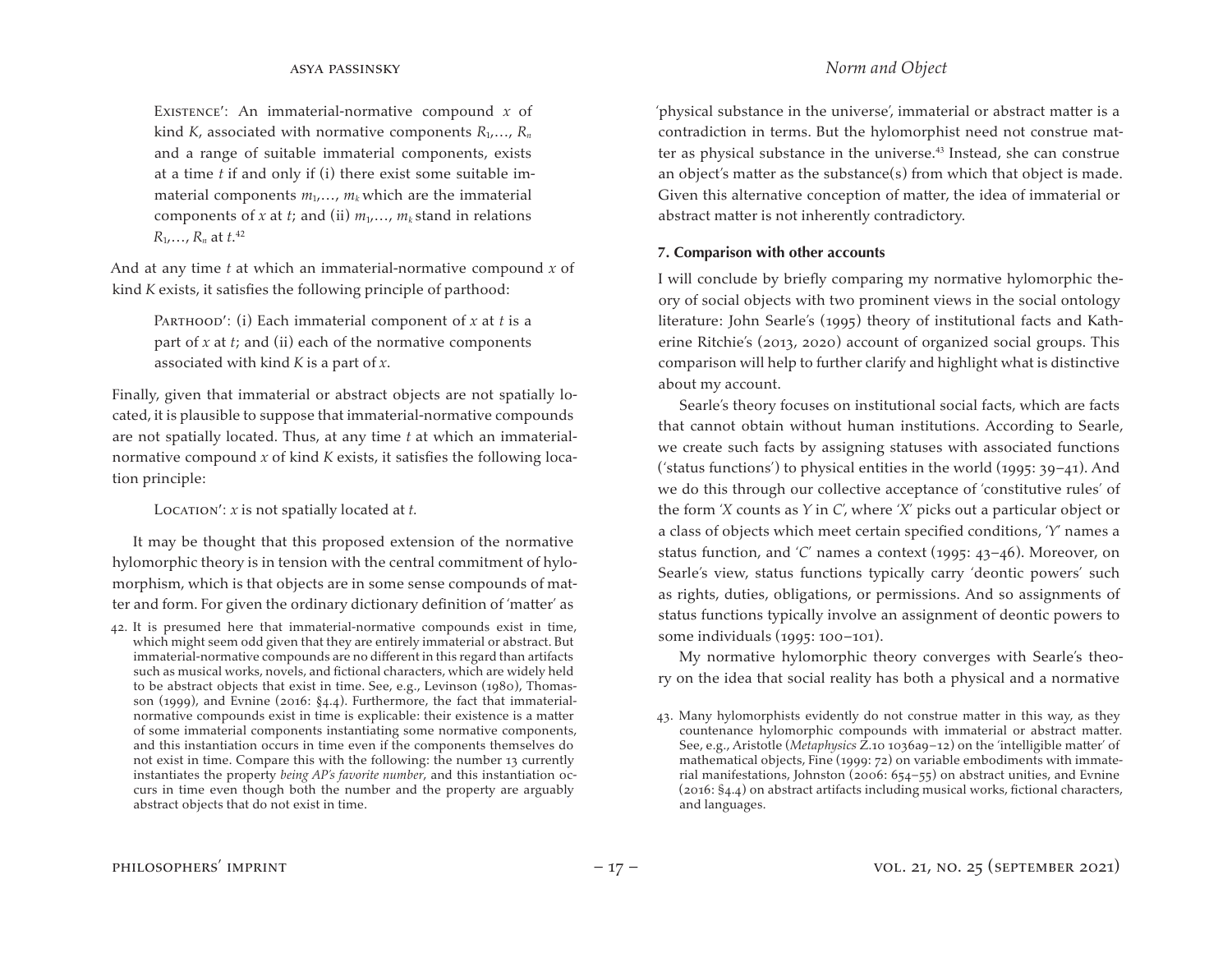aspect to it. However, my theory concerns social *objects*, whereas Searle's theory primarily concerns social *facts*. Social objects are things such as borders, dollar bills, and committees. Social facts are entities such as the fact that the river is (or constitutes) a border, the fact that the piece of paper is (or constitutes) a dollar bill, and the fact that the committee is composed of people. Social objects persist through time and can undergo change over time, whereas social facts do not persist or change in this way; social objects exist, whereas social facts obtain; and many social objects occupy a determinate region of space, whereas social facts do not occupy space in this way. These differences demonstrate that social objects and social facts are distinct sorts of social entities. Thus, my theory and Searle's theory are focused on explaining different phenomena.<sup>44</sup>

The target of Ritchie's account is organized social groups such as clubs, committees, and teams. Such entities are social objects in the relevant sense, and so this target is closer to my own.<sup>45</sup> According to Ritchie, an organized social group is a realization of a structure (2013: §6). Whenever an organized social group exists, it has some members and a structure that is realized by its members. The structure is a complex or network of relations that together capture the functional organization of the group (2020: 405, 411). Ritchie originally proposed that this structure consists of functional relations (2013: 268), but more recently she has suggested that in at least some cases it might include normative relations (2020: 411).

My normative hylomorphic account agrees with Ritchie's structuralist account that organized social groups such as clubs, committees,

- 44. Searle does make some suggestive remarks about social objects, which I discussed earlier. Some of these remarks indicate that Searle holds an identity view of seemingly concrete social objects (see §3.1), whereas others suggest that he holds an eliminativist view (see §3.3). For an argument that Searle is best construed as an identity theorist, see Hansson Wahlberg (2014: §2).
- 45. Ritchie also develops an account of what she calls 'feature social groups', which include racial groups, gender groups, and economic classes (2020: §5). I take it that feature social groups are not social objects in my sense, and so this part of Ritchie's account has a different target than my own account. For this reason, I focus here on Ritchie's account of organized social groups.

and teams are to be understood in terms of both their members and certain relations that hold between the members. However, our accounts differ over the nature of the relevant relations. In my view, these are always normative relations involving conventional morality or political morality, the law, or social norms or rules. For Ritchie, on the other hand, these may be functional relations. Thus, for example, whereas my account says that the relevant relations in the case of the graduate admissions committee are normative relations such as *together having the power to admit graduate students*, Ritchie's account implies that the relevant relations may be functional relations such as *together admitting graduate students*. Normativity is thus more integral to the identity of organized social groups on my account than on Ritchie's account.

A final point worth emphasizing is that my normative hylomorphic theory aims to account for the whole vast array of social objects, which includes organized social groups but much else besides  $-$  for instance, borders, states, dollars, bitcoins, corporations, organizations, universities, and constitutions. In so doing, it seeks to advance our understanding of the social world by elucidating certain very general features of its ontology.<sup>46</sup>

46. I would like to thank audiences at the Banff Centre, CUNY, Dartmouth College, Durham University, Franklin and Marshall College, Lehigh University, New York University, the Pacific APA in Vancouver, Rutgers University, Simon Fraser University, Tufts University, UCLA, UCSB, UNC Chapel Hill, the University of Neuchâtel, and the University of Padua, where versions of this material were presented. For helpful comments and discussion, I would also like to thank Paul Boghossian, Robin Dembroff, Cian Dorr, Brian Epstein, Simon Evnine, Kathrin Koslicki, Jed Lewinsohn, Marko Malink, Ned Markosian, Philip Pettit, Mike Raven, Kate Ritchie, Chelsea Rosenthal, Jonathan Schaffer, Samuel Scheffler, Erica Shumener, Vid Simoniti, Alex Skiles, Barry Smith, Olla Solomyak, and Amie Thomasson. Special thanks to Louis deRosset, Aaron Griffith, Thomas Hofweber, Dan Korman, Jon Simon, and two anonymous referees for detailed written comments. The ideas in this paper go back to my doctoral dissertation, and I am especially grateful to my advisor Kit Fine for his invaluable feedback over the years.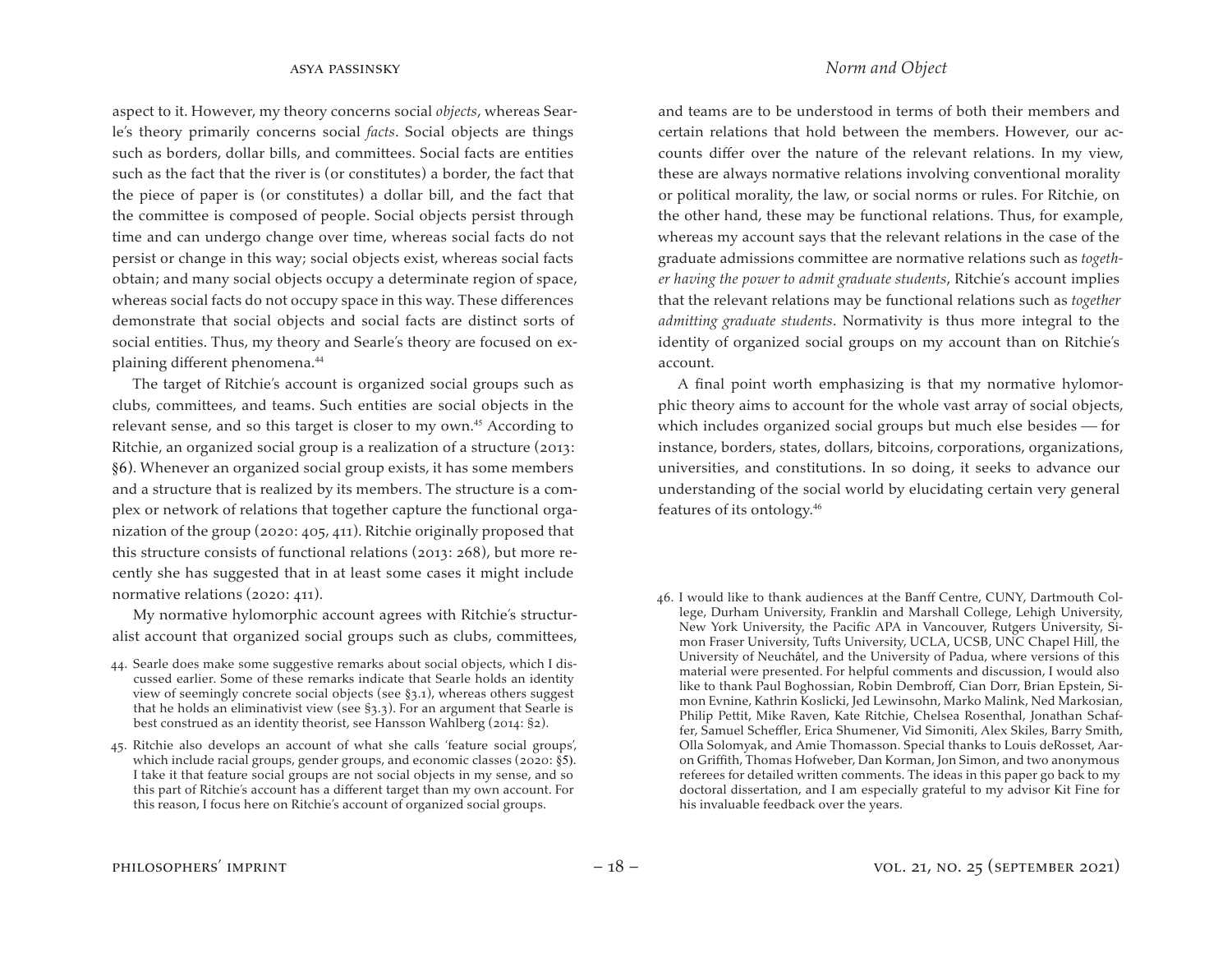## **References**

- Ásta. (2018) *Categories We Live By: The Construction of Sex, Gender, Race, and Other Social Categories*. New York: Oxford University Press.
- Baker, Lynne Rudder. (1997) "Why Constitution Is Not Identity." *Journal of Philosophy*, 94, 599–621.
- Baker, Lynne Rudder. (2007) *The Metaphysics of Everyday Life: An Essay in Practical Realism*. Cambridge: Cambridge University Press.
- Balaguer, Mark.(2016) "Platonism in Metaphysics." In Edward N. Zalta (ed.), *The Stanford Encyclopedia of Philosophy* (Spring 2016 Edition). https://plato.stanford.edu/archives/spr2016/entries/platonism/.
- Bicchieri, Cristina. (2006) *The Grammar of Society: The Nature and Dynamics of Social Norms*. Cambridge: Cambridge University Press.
- Bratman, Michael E. (2014) *Shared Agency: A Planning Theory of Acting Together*. New York: Oxford University Press.
- Cameron, Ross P. (2010) "How to Have a Radically Minimal Ontology." *Philosophical Studies*, 151, 249–64.
- Chalmers, David J. (2009) "Ontological Anti-Realism." In David J. Chalmers, David Manley, and Ryan Wasserman (eds.), *Metametaphysics: New Essays on the Foundations of Ontology* (pp. 77–129). Oxford: Clarendon Press.
- Dorr, Cian. (2005) "What We Disagree About When We Disagree About Ontology." In Mark Eli Kalderon (ed.), *Fictionalism in Metaphysics* (pp. 234–86). Oxford: Clarendon Press.
- Effingham, Nikk. (2010) "The Metaphysics of Groups." *Philosophical Studies*, 149, 251–67.
- Elder-Vass, Dave.(2010) *The Causal Power of Social Structures: Emergence, Structure and Agency*. Cambridge: Cambridge University Press.
- Enoch, David. (2011) "Giving Practical Reasons." *Philosophers' Imprint*, 11, 1–22.
- Enoch, David. (2014) "Authority and Reason-Giving." *Philosophy and Phenomenological Research*, 89, 296–332.
- Epstein, Brian. (2014) "Social Objects Without Intentions." In Anita Konzelmann Ziv and Hans Bernhard Schmid (eds.), *Institutions,*

*Emotions, and Group Agents: Contributions to Social Ontology* (pp. 53– 68). Dordrecht: Springer.

- Epstein, Brian. (2015) *The Ant Trap: Rebuilding the Foundations of the Social Sciences*. New York: Oxford University Press.
- Epstein, Brian. (2019) "What Are Social Groups? Their Metaphysics and How to Classify Them." *Synthese*, 196, 4899–932.
- Evnine, Simon J.(2016) *Making Objects and Events: A Hylomorphic Theory of Artifacts, Actions, and Organisms*. Oxford: Oxford University Press.
- Faller, August. (2021) "How Groups Persist." *Synthese*, 198, 7149–63.
- Fine, Kit. (1982) "Acts, Events and Things." In Werner Leinfellner, Eric Kraemer, and Jeffrey Schank (eds.), *Language and Ontology, Proceedings of the Sixth International Wittgenstein Symposium* (pp. 97–105). Vienna: Hölder-Pichler-Tempsky.
- Fine, Kit. (1999) "Things and Their Parts." *Midwest Studies in Philosophy*, 23, 61–74.
- Fine, Kit. (2003) "The Non-Identity of a Material Thing and Its Matter." *Mind*, 112, 195–234.
- Fine, Kit. (2020) "The Identity of Social Groups." *Metaphysics*, 3, 81–91.
- Gilbert, Margaret. (1989) *On Social Facts*. Princeton: Princeton University Press.
- Hansson Wahlberg, Tobias. (2014) "Institutional Objects, Reductionism and Theories of Persistence." *dialectica*, 68, 525–62.
- Hansson Wahlberg, Tobias. (2019) "Why the Social Sciences Are Irreducible." *Synthese*, 196, 4961–87.
- Hansson Wahlberg, Tobias. (2021) "The Creation of Institutional Reality, Special Theory of Relativity, and Mere Cambridge Change." *Synthese*, 198, 5835–60.
- Hart, H.L.A. (1982) "Commands and Authoritative Legal Reasons." In *Essays on Bentham* (pp. 243–68). Oxford: Oxford University Press.
- Hart, H.L.A. (1961/2012) *The Concept of Law*. 3rd ed. Oxford: Oxford University Press.
- Hawley, Katherine. (2017) "Social Mereology." *Journal of the American Philosophical Association*, 3, 395–411.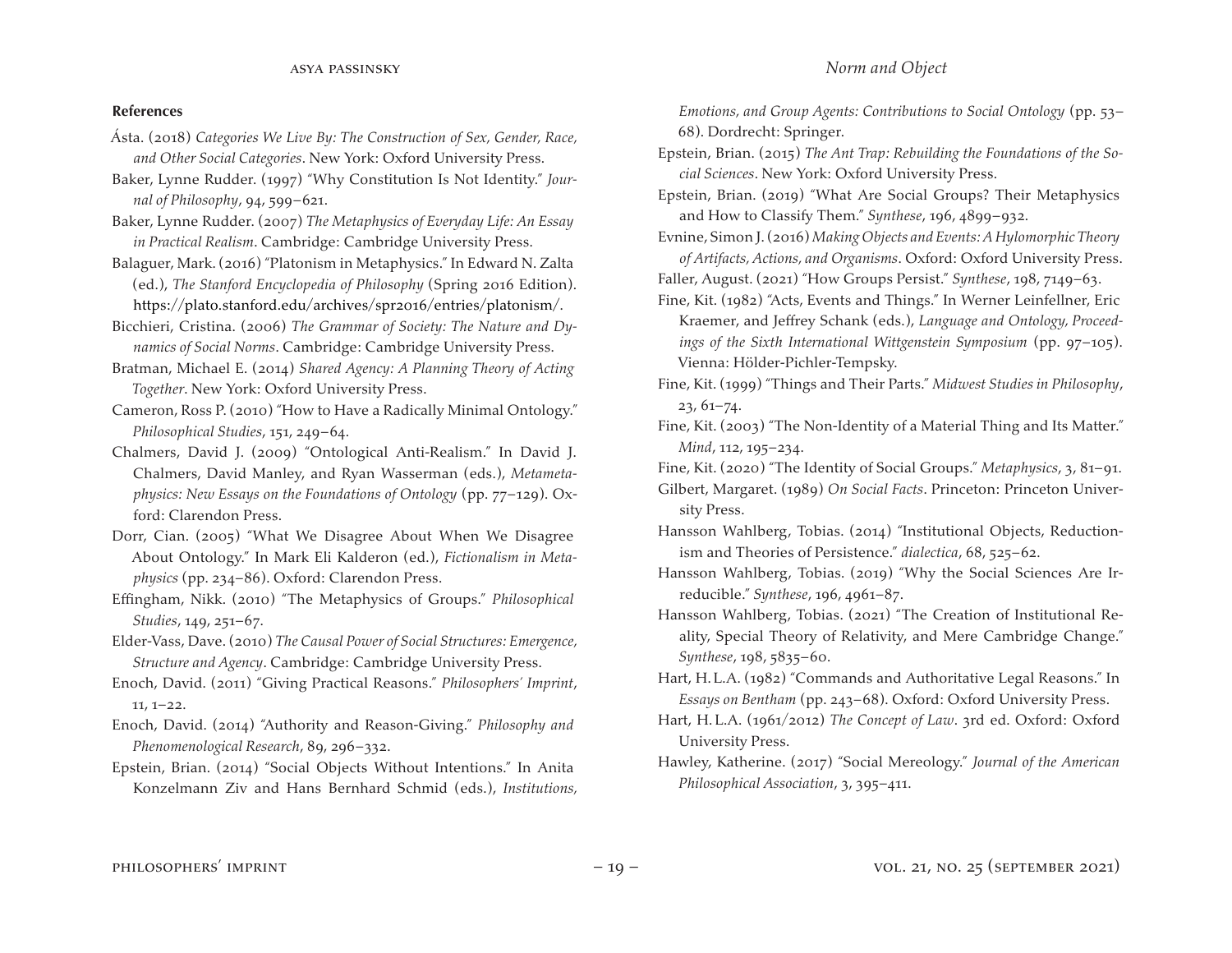- Hindriks, Frank. (2012) "But Where Is the University?" *dialectica*, 66, 93–113.
- Hindriks, Frank. (2013) "The Location Problem in Social Ontology." *Synthese*, 190, 413–37.
- Johnston,Mark.(1992)"Constitution Is Not Identity." *Mind*, 101, 89–105.
- Johnston, Mark. (2006) "Hylomorphism." *Journal of Philosophy*, 103, 652–98.
- Korman, Daniel Z. (2009) "Eliminativism and the Challenge from Folk Belief." *Noûs*, 43, 242–64.
- Korman, Daniel Z. (2015) *Objects: Nothing Out of the Ordinary*. Oxford: Oxford University Press.
- Korman, Daniel Z. (2020) "The Metaphysics of Establishments." *Australasian Journal of Philosophy*, 98, 434–48.
- Koslicki, Kathrin. (2008) *The Structure of Objects*. Oxford: Oxford University Press.
- Koslicki, Kathrin. (2018) *Form, Matter, Substance*. Oxford: Oxford University Press.
- Levinson, Jerrold. (1980) "What a Musical Work Is." *Journal of Philosophy*, 77, 5–28.
- Liebesman, David, and Ofra Magidor. (2017) "Copredication and Property Inheritance." *Philosophical Issues*, 27, 131–66.
- Markosian, Ned. (2000) "What Are Physical Objects?" *Philosophy and Phenomenological Research*, 61, 375–95.
- Passinsky, Asya. (2020) "Social Objects, Response-Dependence, and Realism." *Journal of the American Philosophical Association*, 6, 431–43.
- Perry, Stephen. (2013) "Political Authority and Political Obligation." In Leslie Green and Brian Leiter (eds.), *Oxford Studies in Philosophy of Law: Volume 2* (pp. 1–74). Oxford: Oxford University Press.
- Pettit, Philip. (2008) "Value-Mistaken and Virtue-Mistaken Norms." In Jörg Kühnelt (ed.), *Political Legitimization Without Morality?* (pp. 139–56). Dordrecht: Springer.
- Quinton, Anthony. (1975–76) "The Presidential Address: Social Objects." *Proceedings of the Aristotelian Society*, 76, 1–27.
- Raz, Joseph. (1972) "Voluntary Obligations and Normative Powers II." *Proceedings of the Aristotelian Society, Supplementary Volumes*, 46, 79–102.
- Raz, Joseph. (1999) *Practical Reason and Norms*. Oxford: Oxford University Press.
- Raz, Joseph. (2019) "Normative Powers (revised)." Oxford Legal Studies Research Paper No. 36/2019, Columbia Public Law Research Paper No. 14-629, King's College London Law School Research Paper 26-2019. https://ssrn.com/abstract=3379368.
- Ritchie, Katherine. (2013) "What Are Groups?" *Philosophical Studies*, 166, 257–72.
- Ritchie, Katherine. (2015) "The Metaphysics of Social Groups." *Philosophy Compass*, 10, 310–21.
- Ritchie, Katherine. (2020) "Social Structures and the Ontology of Social Groups." *Philosophy and Phenomenological Research*, 100, 402–24.
- Rosen, Gideon.(2017) "Abstract Objects." In Edward N. Zalta (ed.), *The Stanford Encyclopedia of Philosophy* (Spring 2017 Edition). https:// plato.stanford.edu/archives/spr2017/entries/abstract-objects/.
- Ruben, David-Hillel. (1983) "Social Wholes and Parts." *Mind*, 92,  $219 - 38.$
- Ruben, David-Hillel.(1985) *The Metaphysics of the Social World*. London: Routledge & Kegan Paul.
- Russell, Bertrand. (1912/2001) *The Problems of Philosophy*. Oxford: Oxford University Press.
- Searle, John R. (1990) "Collective Intentions and Actions." In Philip R. Cohen, Jerry Morgan, and Martha E. Pollack (eds.), *Intentions in Communication* (pp. 401–15). Cambridge, MA: MIT Press.
- Searle, John R. (1995) *The Construction of Social Reality*. New York: Free Press.
- Searle, John R. (2003) "Reply to Barry Smith." *American Journal of Economics and Sociology*, 62, 299–309.
- Searle, John R. (2010) *Making the Social World: The Structure of Human Civilization*. New York: Oxford University Press.